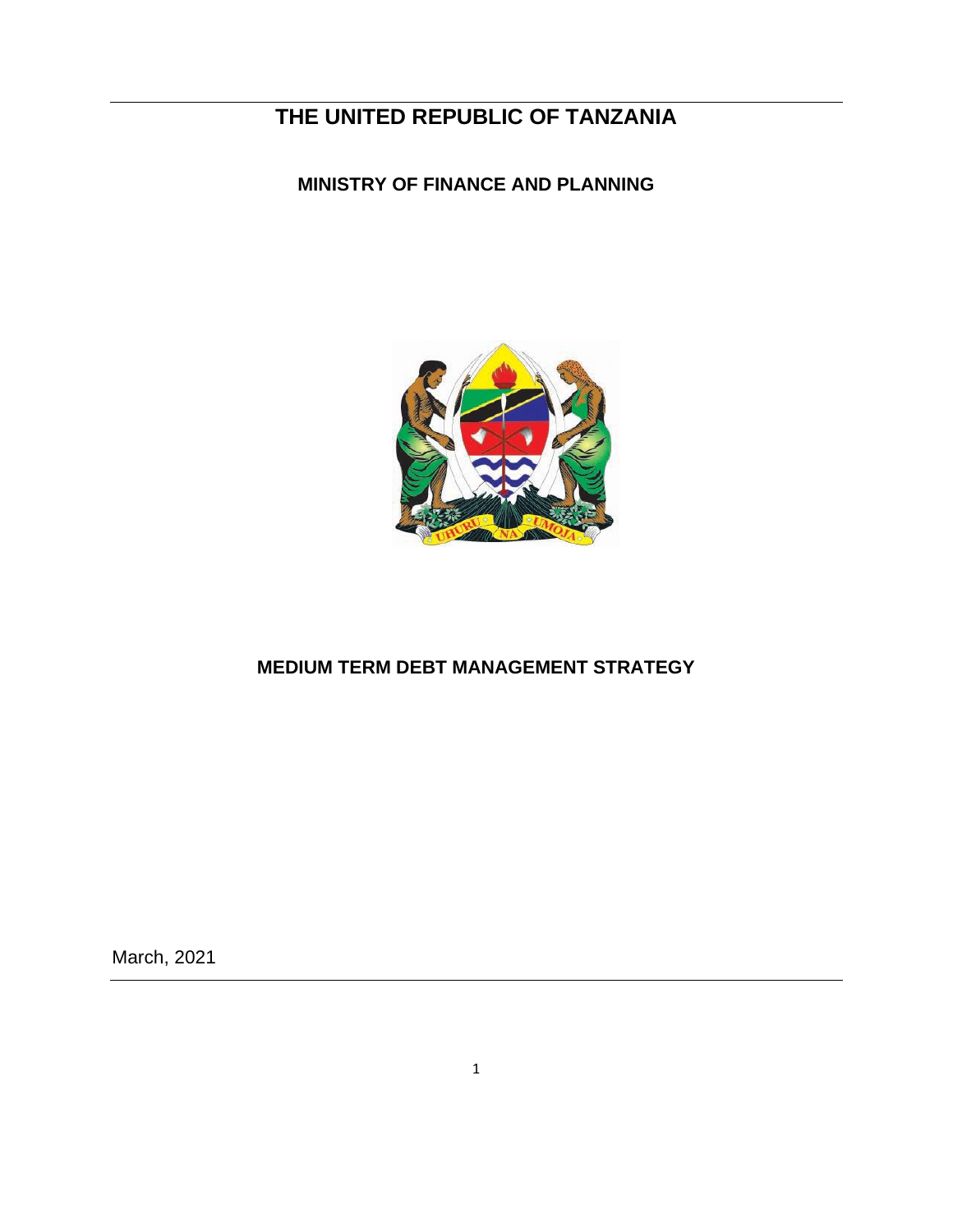## Table of Contents

| 1.     |       |  |  |  |  |
|--------|-------|--|--|--|--|
| 2.     |       |  |  |  |  |
| 2.1    |       |  |  |  |  |
|        | 3.1.1 |  |  |  |  |
|        | 3.1.2 |  |  |  |  |
|        | 3.1.3 |  |  |  |  |
|        | 3.1.4 |  |  |  |  |
|        | 3.1.5 |  |  |  |  |
| 3.     |       |  |  |  |  |
| 3.1    |       |  |  |  |  |
| 3.2    |       |  |  |  |  |
| 3.3    |       |  |  |  |  |
| 3.4    |       |  |  |  |  |
| 4.     |       |  |  |  |  |
| 4.1.   |       |  |  |  |  |
| 4.2.   |       |  |  |  |  |
| 4.3.   |       |  |  |  |  |
| 5.     |       |  |  |  |  |
| 5.1.   |       |  |  |  |  |
| 5.2.   |       |  |  |  |  |
| 5.2.1. |       |  |  |  |  |
| 5.2.2. |       |  |  |  |  |
| 5.2.3. |       |  |  |  |  |
| 5.2.4. |       |  |  |  |  |
| 5.3.   |       |  |  |  |  |
| 5.4.   |       |  |  |  |  |
| 5.5.   |       |  |  |  |  |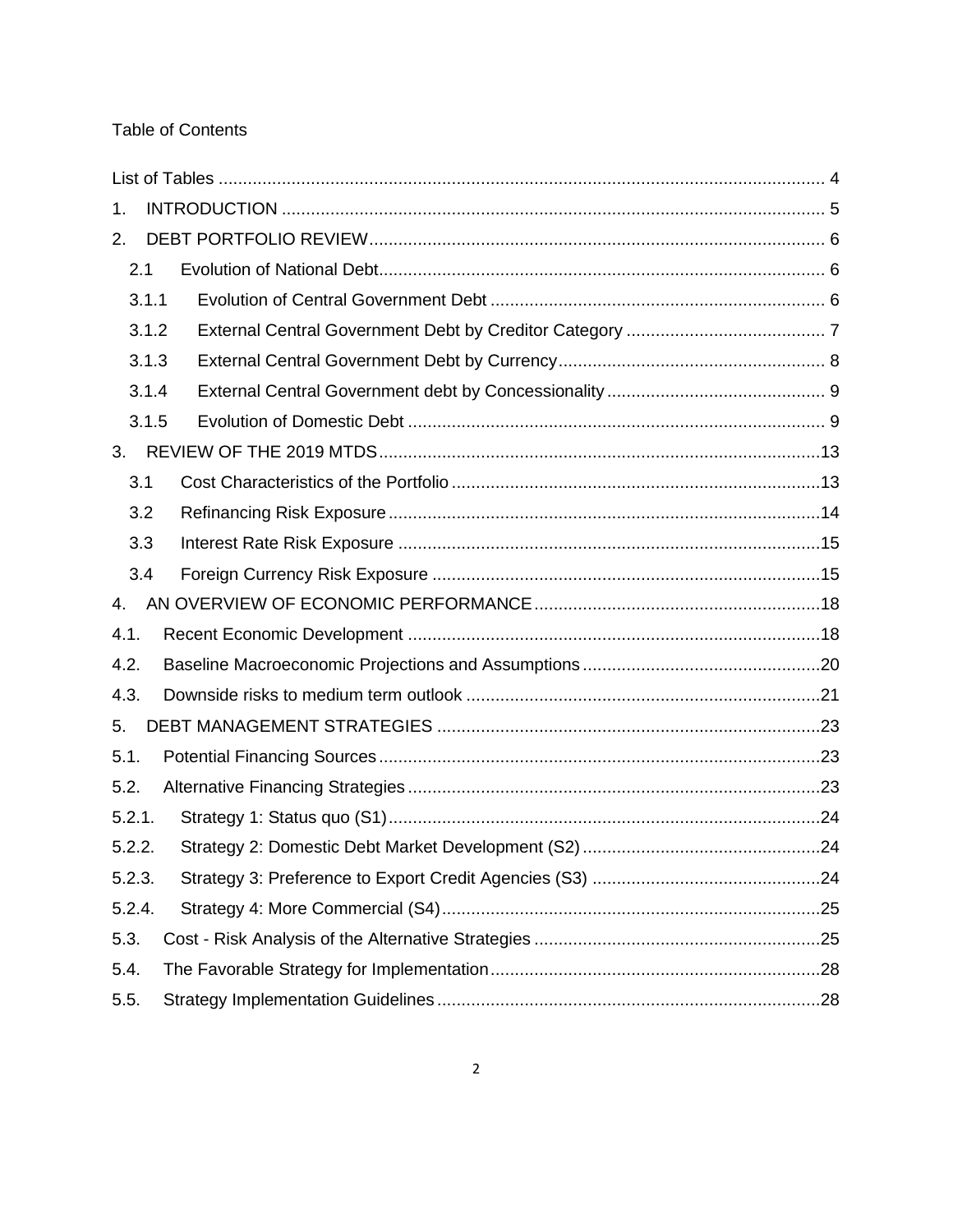## **List of Charts**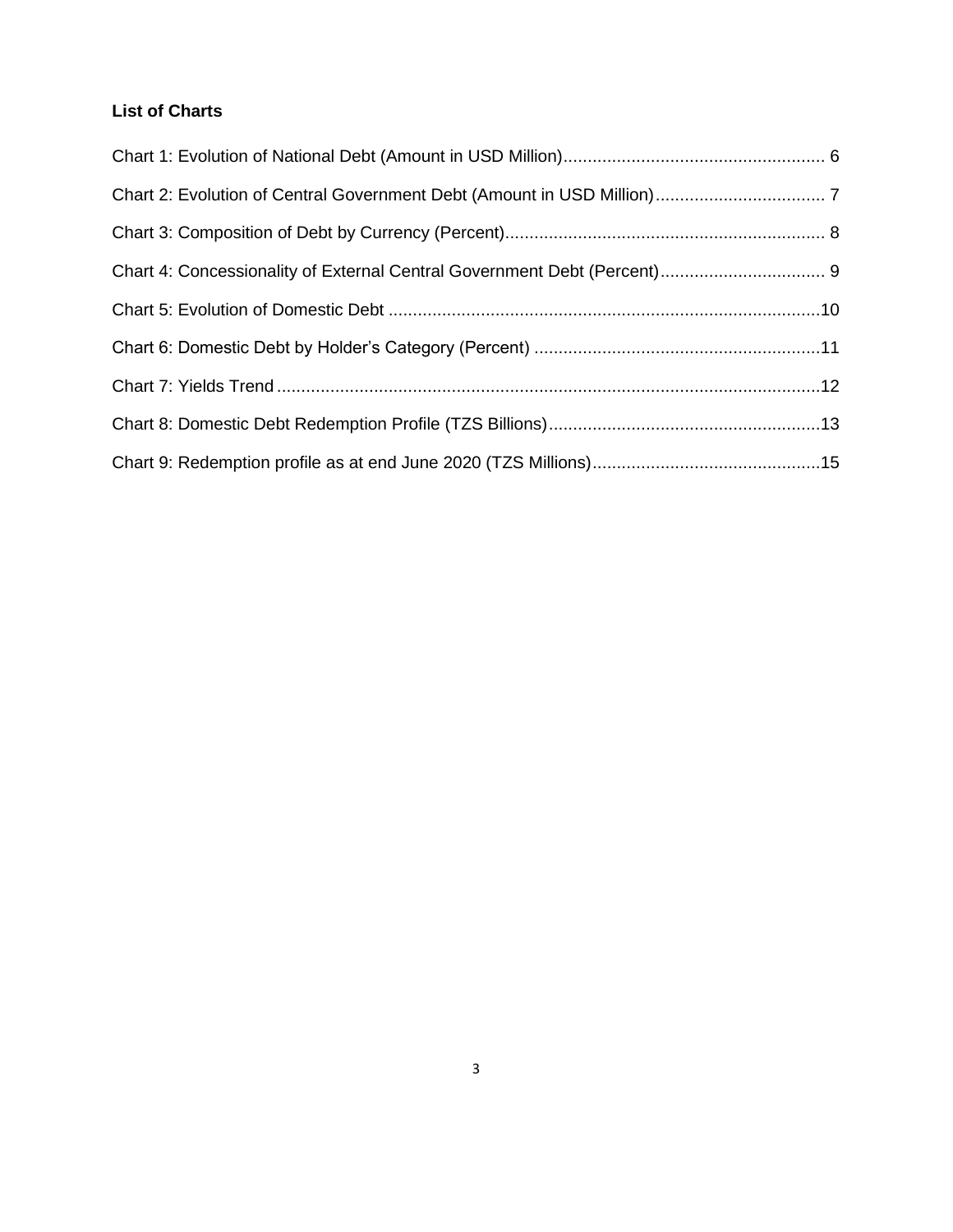## <span id="page-3-0"></span>**List of Tables**

| Table 1: External Central Government Debt by Creditor Category (USD Millions) 8 |  |
|---------------------------------------------------------------------------------|--|
|                                                                                 |  |
|                                                                                 |  |
|                                                                                 |  |
|                                                                                 |  |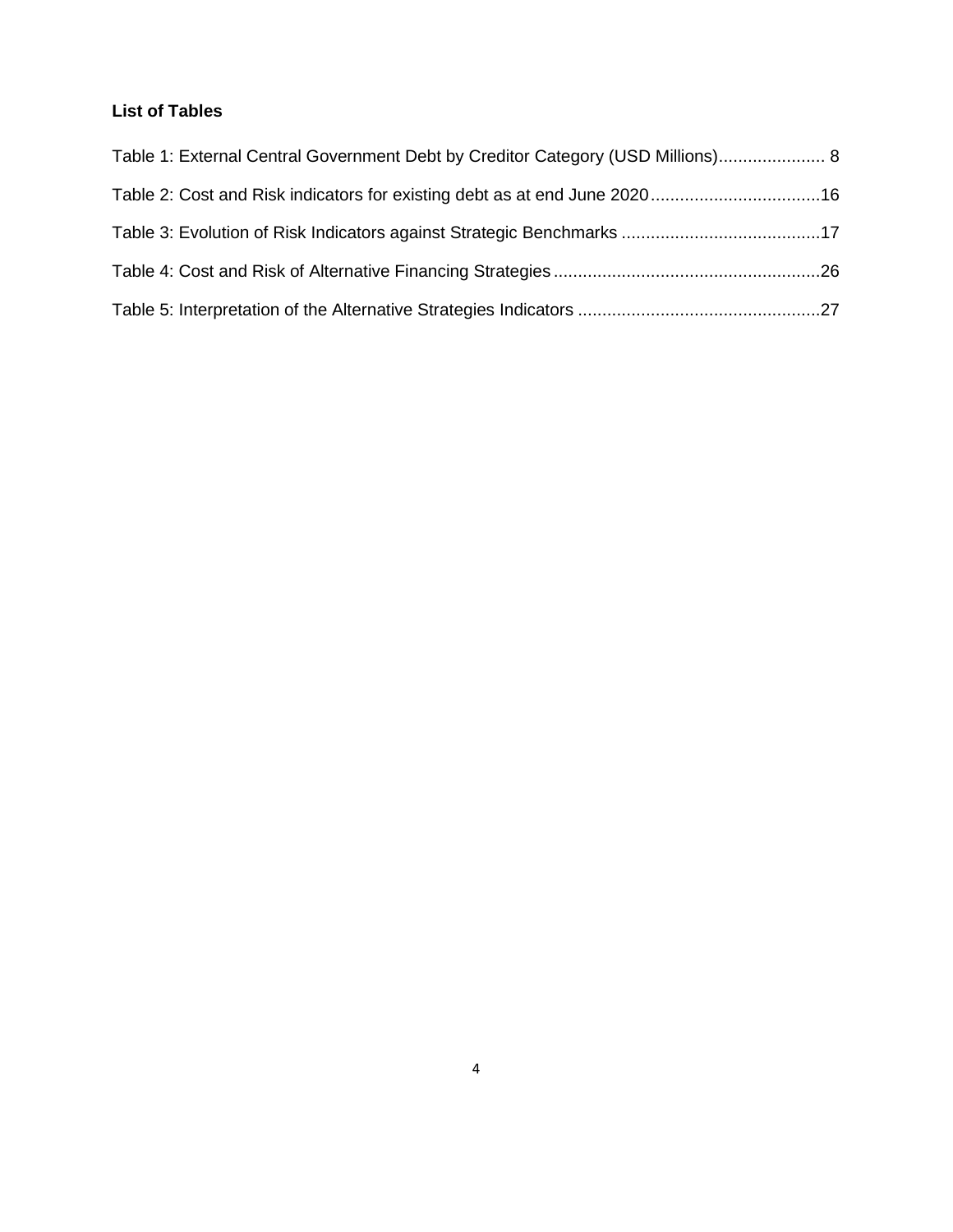### <span id="page-4-0"></span>**1. INTRODUCTION**

- 1. Regulation No.38 (a) of the Government Loans, Guarantees and Grants Act Cap. 134 requires the Government to prepare a Medium-Term Debt Management Strategy (MTDS) and Annual Borrowing Plans in line with the overall fiscal framework. In cognizant with this, the 2020 MTDS is designed to ensure that the Government financing need are met, and considers the financing option that take into account the costs and risks trade-off as well as support development of domestic debt market.
- 2. The scope of 2020 MTDS is the Central Government (domestic and external) debt and medium term (2020/21 - 2022/23). Preparation of the strategy employed the MTDS Analytical Tool developed jointly by the World Bank (WB) and International Monetary Fund (IMF). The MTDS Analytical Tool evaluates the cost and risk characteristics of the existing debt and the medium-term alternative financing strategies. The 2020 MTDS assumed macroeconomic stability despite the global impacts of the COVID-19. In addition, it has been prepared with recognition that the Country has recently been categorized as a lower middle-income country with less concessional borrowing.
- 3. The 2020 MTDS provides an optimal financing options from both external and domestic sources by considering the terms of anticipated borrowing and the shocks that may impact the government debt obligations as well as taking into consideration changes in financing landscape whereas grants and concessional loans continue to decline. To the extent possible, the Government will continue to borrow from concessional lenders while maximizing financing resources from semi-concessional lenders mostly Export Credit Agencies (ECAs) and at limited level commercial sources. With regard to domestic borrowing, all maturities will be used with preference on long-term bonds.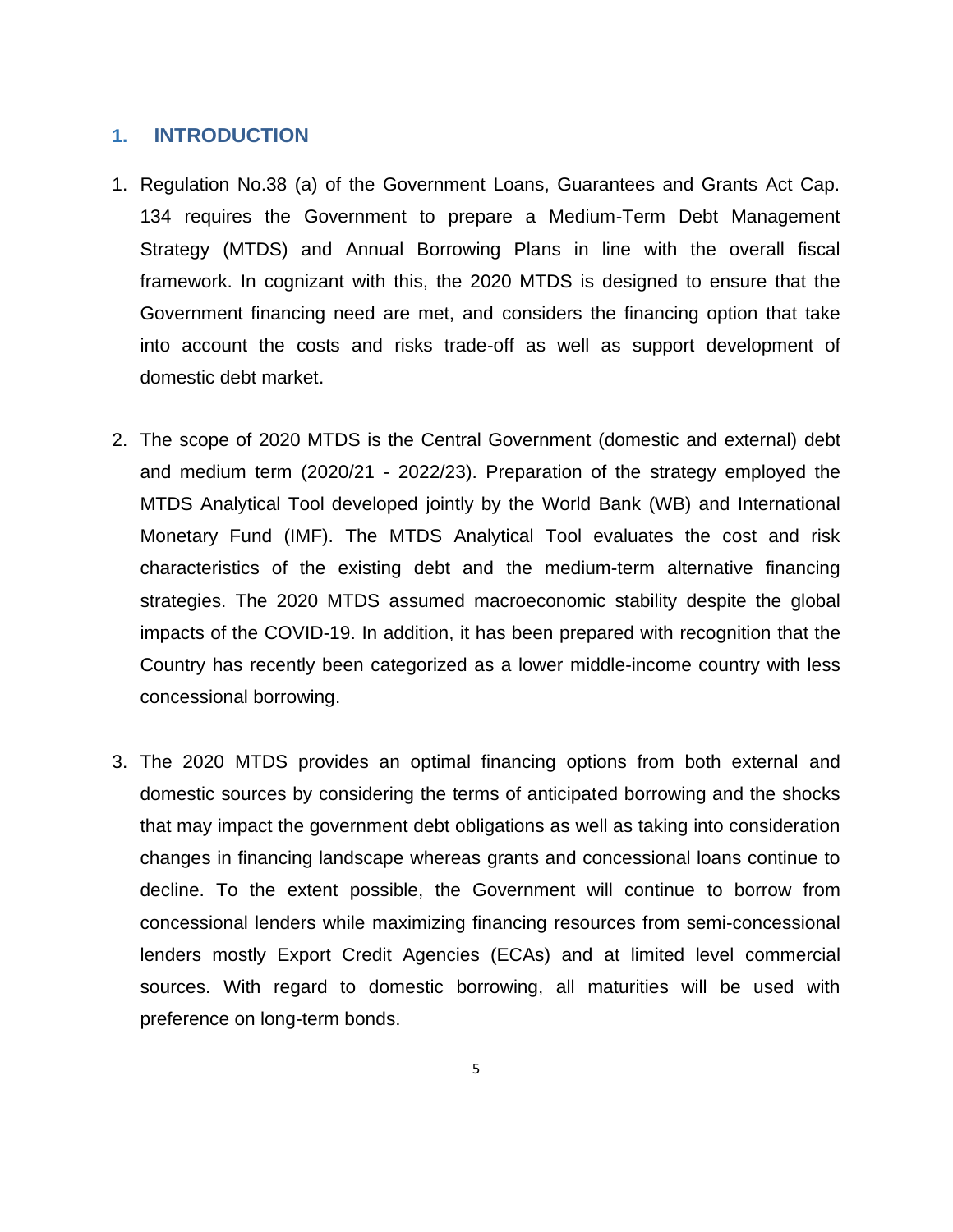### <span id="page-5-0"></span>**2. DEBT PORTFOLIO REVIEW**

#### <span id="page-5-1"></span>**2.1 Evolution of National Debt**

3 National debt as at end of June 2020 was USD 29,675.6 million (47.4 per cent of GDP in nominal terms). Out of which, external debt (public and private) was USD 22,919.4 million, equivalent to 36.6 percent of GDP in nominal terms, and domestic debt was USD 6,756.2 million, equivalent to 10.8 percent of GDP. The stock of national debt increased by 4.4 percent when compared to USD 28,432.12 million recorded at end of June 2019 (**Chart 1**).



<span id="page-5-3"></span> **Chart 1: Evolution of National Debt (Amount in USD Million)**

Source: Ministry of Finance and Planning, and Bank of Tanzania

#### <span id="page-5-2"></span>**3.1.1 Evolution of Central Government Debt**

4. Central Government debt increased by 4.5 percent to USD 24,167.7 million at end June 2020 from the level recorded at the end of June 2019. The increase was mainly due to net inflows and depreciation of the USD against other currencies in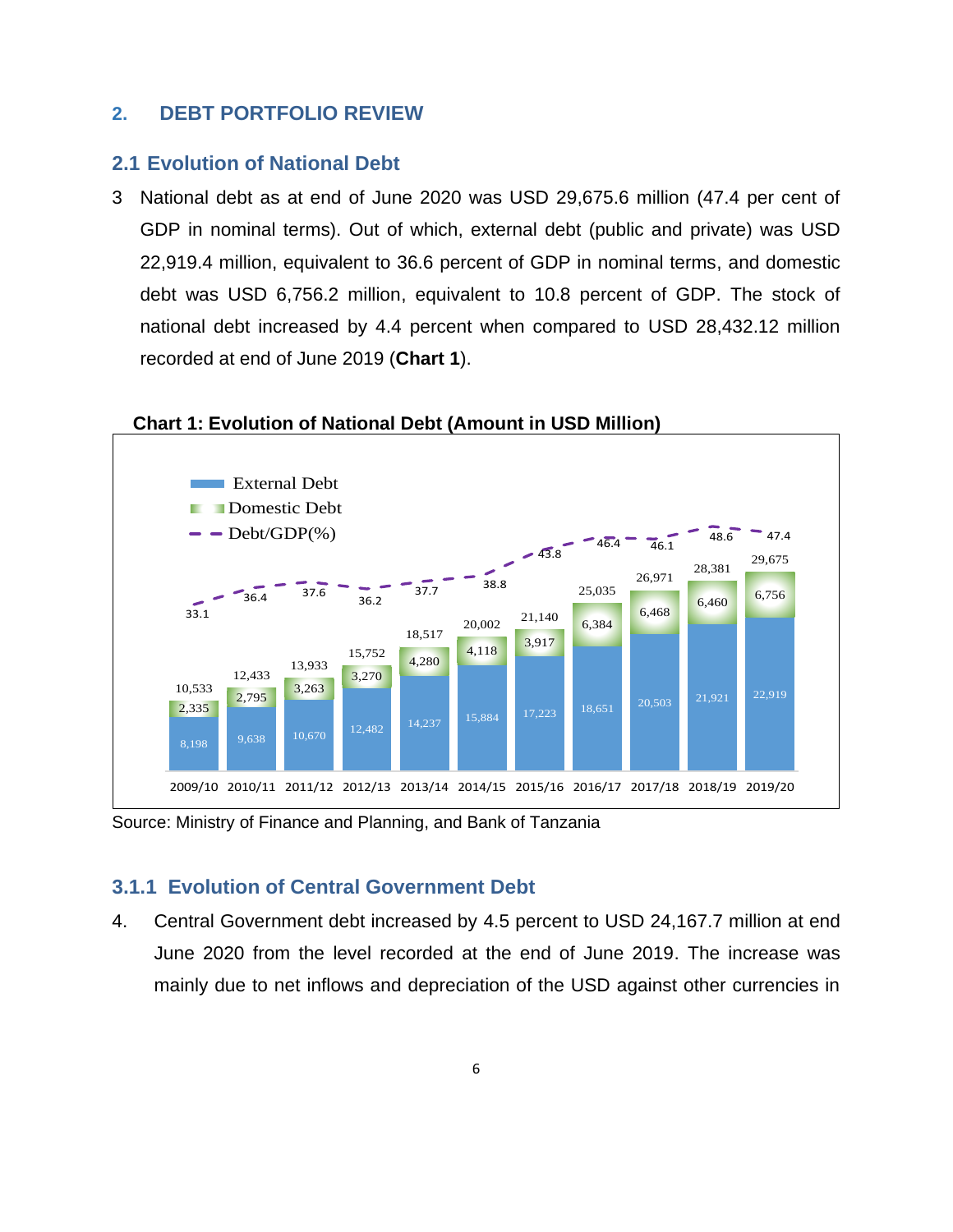which the external debt is denominated. Central Government external debt was USD 17,411.5 million, and domestic debt was USD 6,756.2 million. (**Chart 2**).

<span id="page-6-1"></span>

**Chart 2: Evolution of Central Government Debt (Amount in USD Million)**

Source: Ministry of Finance and Planning, and Bank of Tanzania

## <span id="page-6-0"></span>**3.1.2 External Central Government Debt by Creditor Category**

5. Despite the recent changes in development financing landscape, the proportion of debt owed to multilateral institutions remained dominant at end June 2020, accounting for 60.1 percent of the external debt, followed by debt from commercial creditors and export credit, and bilateral accounting for 29.7 percent, and 10.2 percent, respectively (**Table 1**).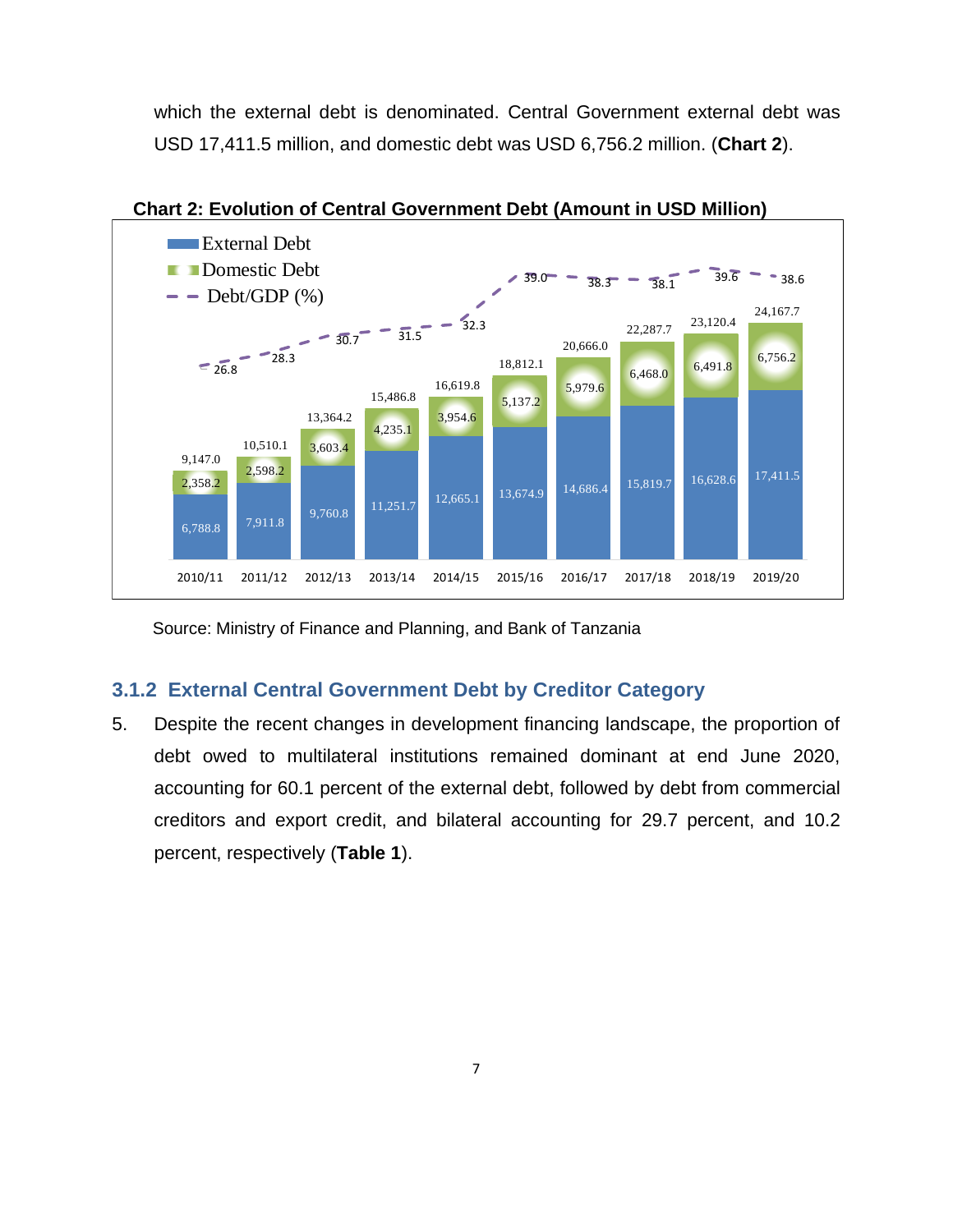| <b>External Central Government</b>   |                  | 2017/18<br>2018/19 |                  |       | 2019/20  |                   |
|--------------------------------------|------------------|--------------------|------------------|-------|----------|-------------------|
| Debt by Creditor category            | Amount Share (%) |                    | Amount Share (%) |       |          | Amount Share (%)  |
| <b>Multilateral</b>                  | 9,080.5          | 57.4               | 9.618.1          | 57.8  | 10.459.2 | 60.1              |
| <b>Bilateral</b>                     | 1.822.2          | 11.5               | 1.958.5          | 11.8  | 1.773.4  | 10.2 <sub>1</sub> |
| <b>Commercial Bank/Export Credit</b> | 4,916.6          | 31.1               | 5.052.0          | 30.4  | 5.178.9  | 29.7              |
| <b>External debt stock</b>           | 15,819.3         | 100.0              | 16.628.6         | 100.0 | 17.411.5 | 100.0             |

#### <span id="page-7-2"></span>**Table 1: External Central Government Debt by Creditor Category (USD Millions)**

Source: Ministry of Finance and Planning, and Bank of Tanzania

### <span id="page-7-0"></span>**3.1.3 External Central Government Debt by Currency**

6. The proportion of debt denominated in USD has continued to account for the largest share of external debt. As at end June 2020, the share of debt denominated in USD debt was 56.8 percent, followed by Euro and Chinese Yuan at 21.8 percent and 9.4 percent, respectively (**Chart 3**). The external debt currency composition suggests that the debt portfolio is more exposed to risk emanating from USD exchange rate fluctuations.



#### <span id="page-7-1"></span>**Chart 3: Composition of Debt by Currency (Percent)**

Source: Ministry of Finance and Planning, and Bank of Tanzania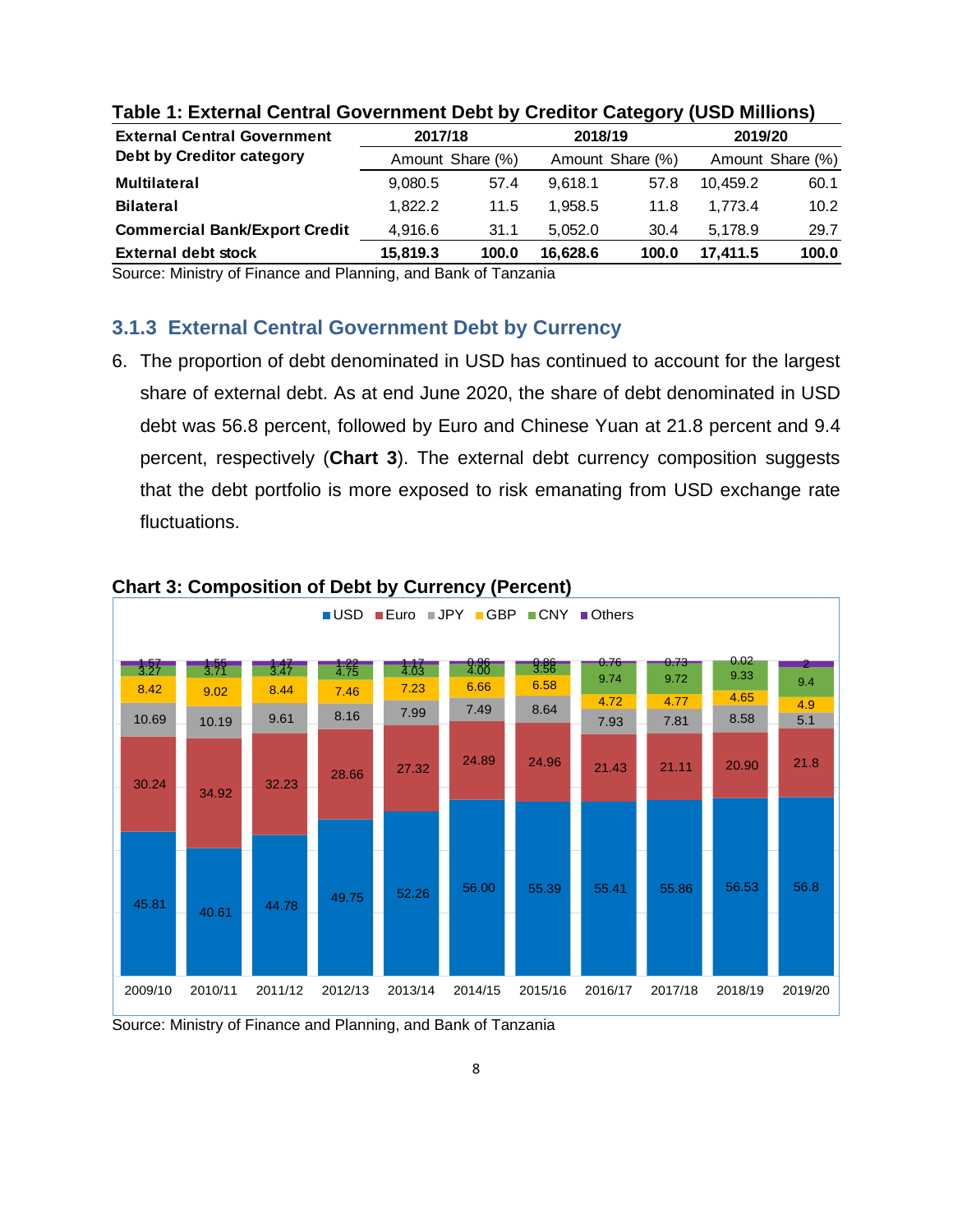### <span id="page-8-0"></span>**3.1.4 External Central Government debt by Concessionality**

7. Concessional loans from multilateral and bilateral creditors continue to dominate the external central government debt portfolio accounting for 55.5 percent as at end June 2020. However, the continuous declining trend of financing from these creditors and Government's commitments to finance development projects, necessitated increased access to non-concessional sources in recent years. Consequently, the share of non-concessional debt increased to 44.5 percent of external central government debt as at end June 2020 from 7.2 percent in June 2011 (**Chart 4**).



<span id="page-8-2"></span>**Chart 4: Concessionality of External Central Government Debt (Percent)**

Source: Ministry of Finance and Planning, and Bank of Tanzania

## <span id="page-8-1"></span>**3.1.5 Evolution of Domestic Debt**

8. The stock of domestic debt increased by 4.0 percent to TZS 15,515.7 billion at end June 2020 from TZS 14,863.1 billion recorded at end of the corresponding period of the preceding year **(Chart 5).** The increase was mainly on account of borrowing to finance development projects.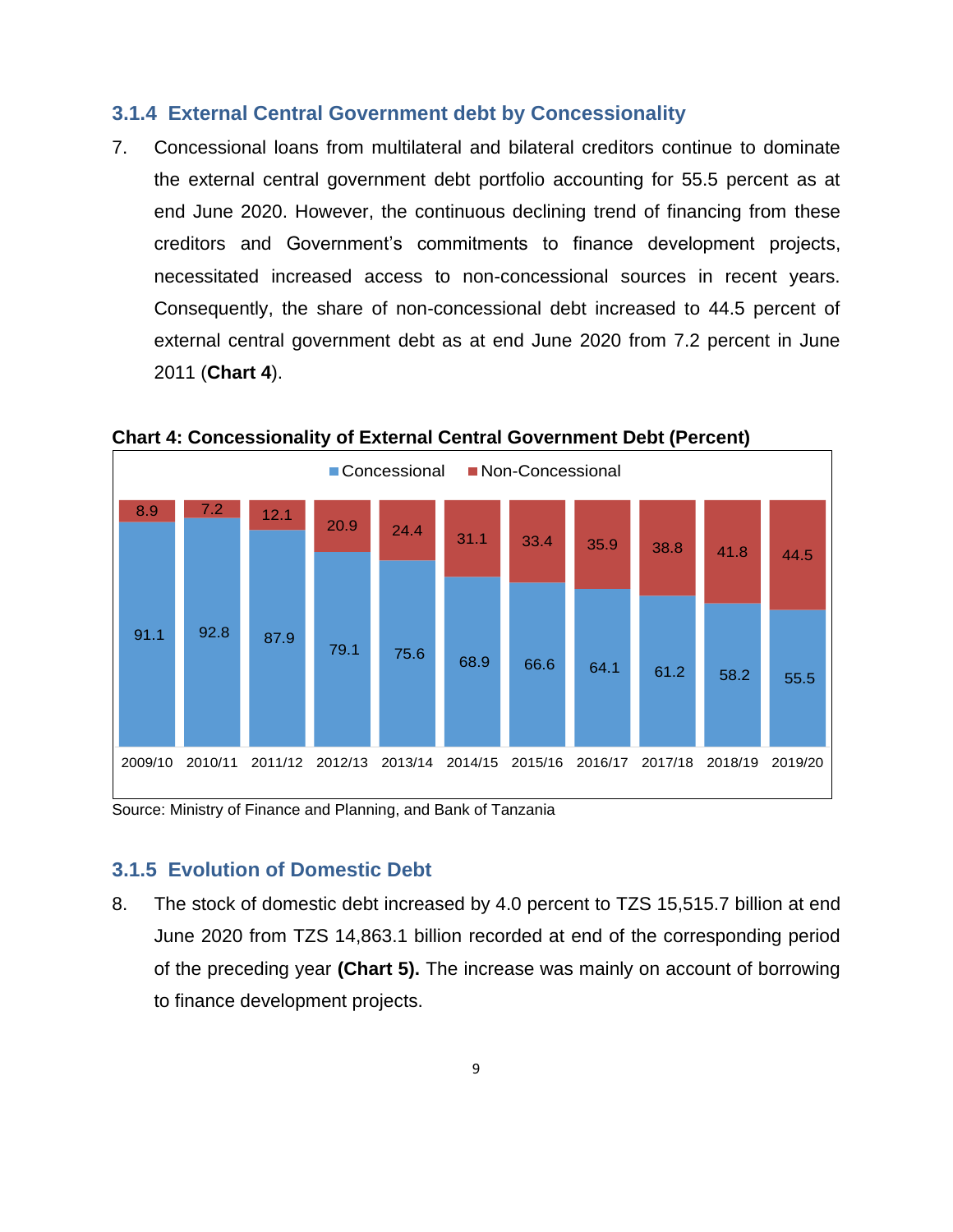9. The profile of domestic debt by instrument shows that, the share of Government bonds has increased to 72.2 percent at end June 2020 from 62.2 percent recorded in corresponding period in the preceding year. The increase is consistent with implementation of Government's strategy of lengthening maturity profile of domestic debt to minimize refinancing risk.



## <span id="page-9-0"></span>**Chart 5: Evolution of Domestic Debt**

Source: Ministry of Finance and Planning, and Bank of Tanzania

10. Domestic debt by creditor category shows that, commercial banks remained the leading investors, accounting for 34.2 percent of domestic debt followed by pension funds with 28.4 percent. Participation of retail investors in the market has consistently gone up from 3.3 percent to 4.8 percent in a period of 3 years, as depicted in **Chart 6**. The overall increase was the result of Government securities awareness campaigns.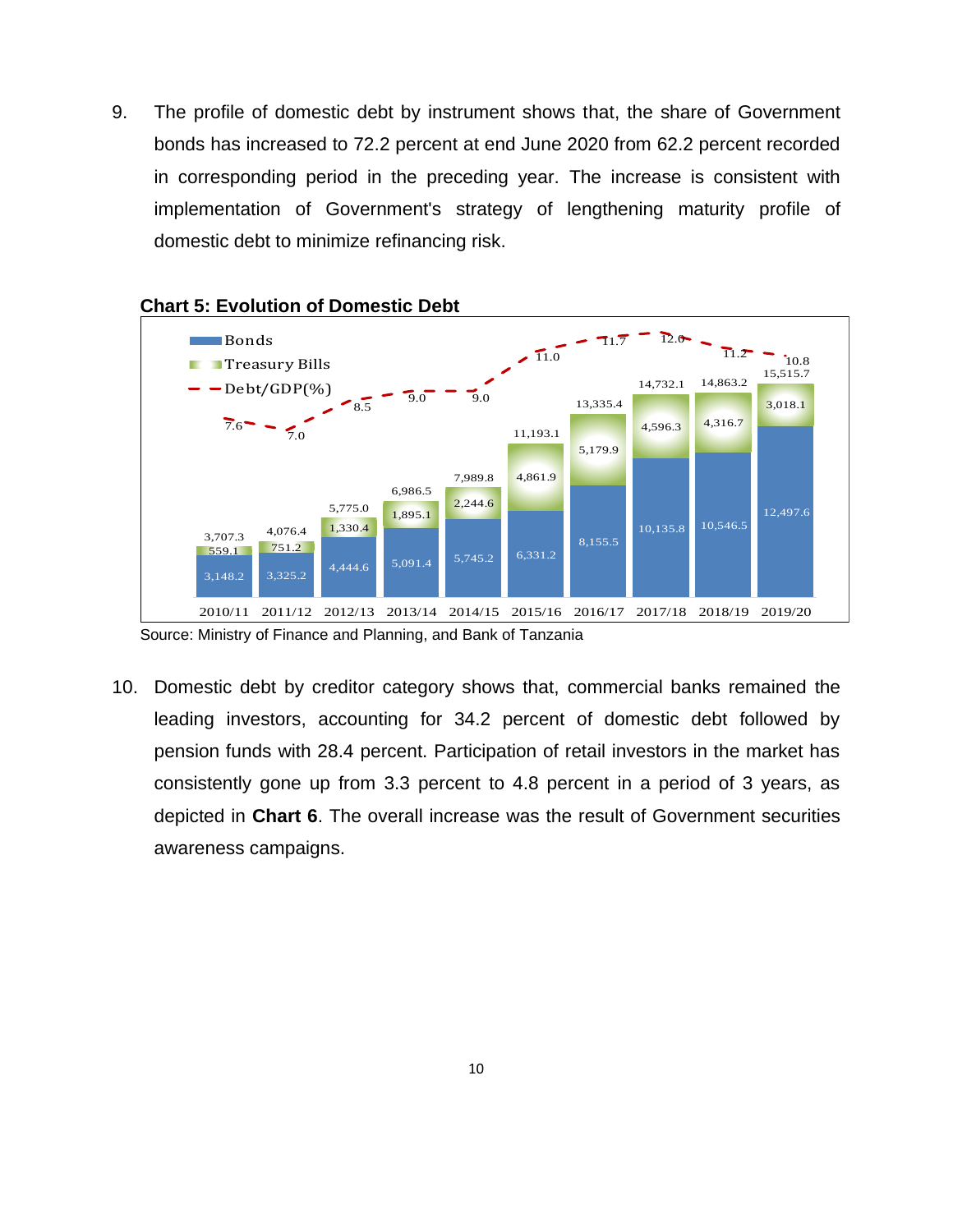<span id="page-10-0"></span>

**Chart 6: Domestic Debt by Holder's Category (Percent)**

Source: Ministry of Finance and Planning, and Bank of Tanzania

11. Yields on Government securities across maturity spectrum have decreased in the last three years. The decrease is associated with implementation of prudent monetary and fiscal policies coupled with increased demand for the securities (**Chart 7**).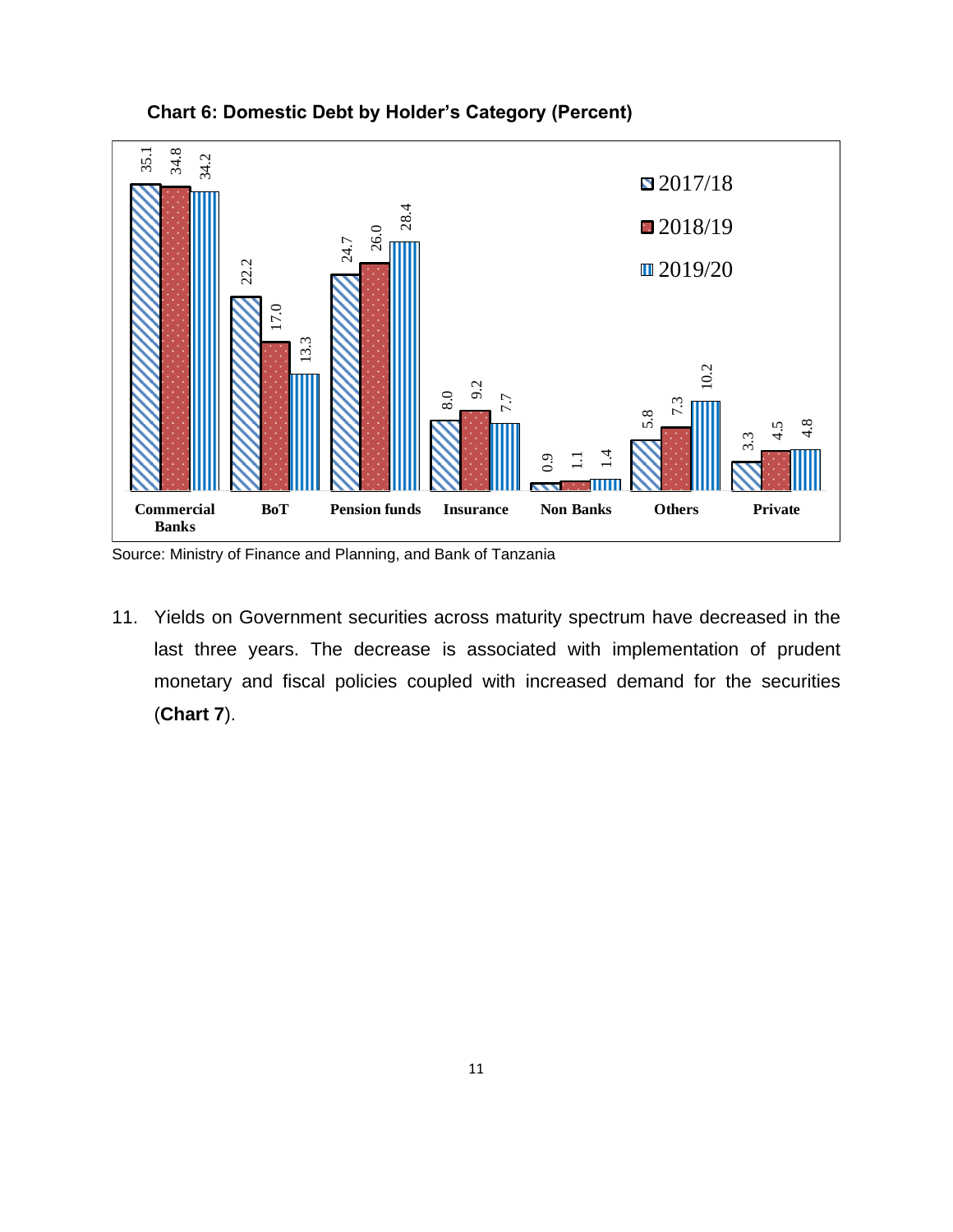<span id="page-11-0"></span>



Source: Ministry of Finance and Planning and Bank of Tanzania.

12. Domestic debt redemption profile depicts that large proportion matures in the next twelve months, owing to Treasury bills amounting to TZS 2,236.5 billion, which are expected to be rolled over. The redemption profile also shows that the 20-year Treasury bonds will start maturing from 2038/39 (**Chart 8**).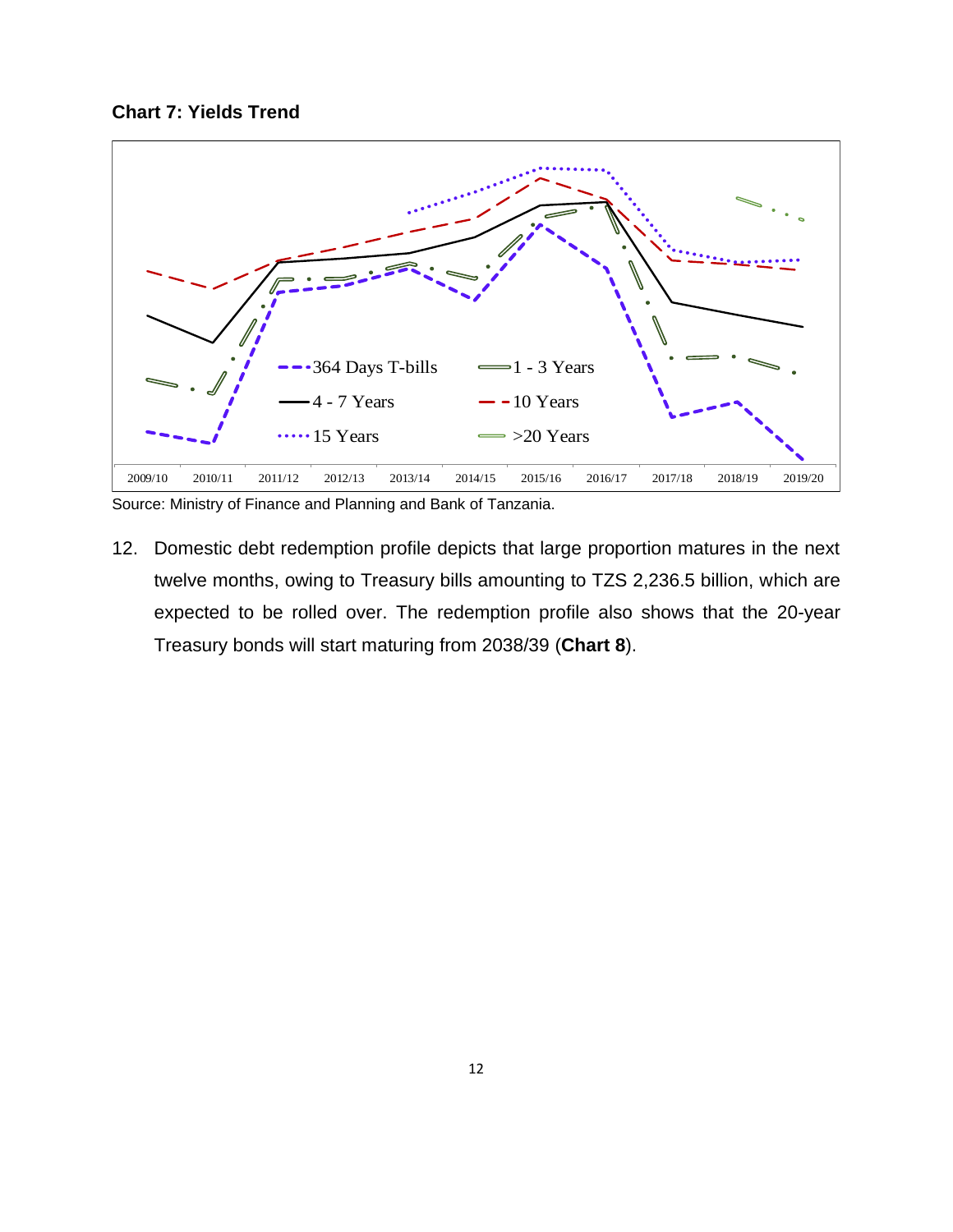

<span id="page-12-2"></span>**Chart 8: Domestic Debt Redemption Profile (TZS Billions)**

<span id="page-12-0"></span>Source: Ministry of Finance and Planning, and Bank of Tanzania

## **3. REVIEW OF THE 2019 MTDS**

13. Implementation of the 2019 MTDS met unprecedented global economic downturn especially during second half of 2019/20 which had an impact on performance of capital markets. Hence, the 2019 MTDS aimed to maximize blend of longer domestic instruments with concessional loans from both multilateral and bilateral lenders and semi-concessional loans mainly from ECAs while optimizing commercial borrowing to project with higher impact on economic growth and which promote export. On the outturn, cost and risk characteristics of the debt portfolio improved. The cost and risks of the debt portfolio as at end of June 2020 are summarized in **Table 2**.

## <span id="page-12-1"></span>**3.1 Cost Characteristics of the Portfolio**

14. **Interest payment:** The overall interest payment slightly declined to 1.6 percent of GDP from 1.7 percent of GDP at end June 2019, of which external debt was 0.5 percent of GDP and domestic debt was 1.1 percent of GDP.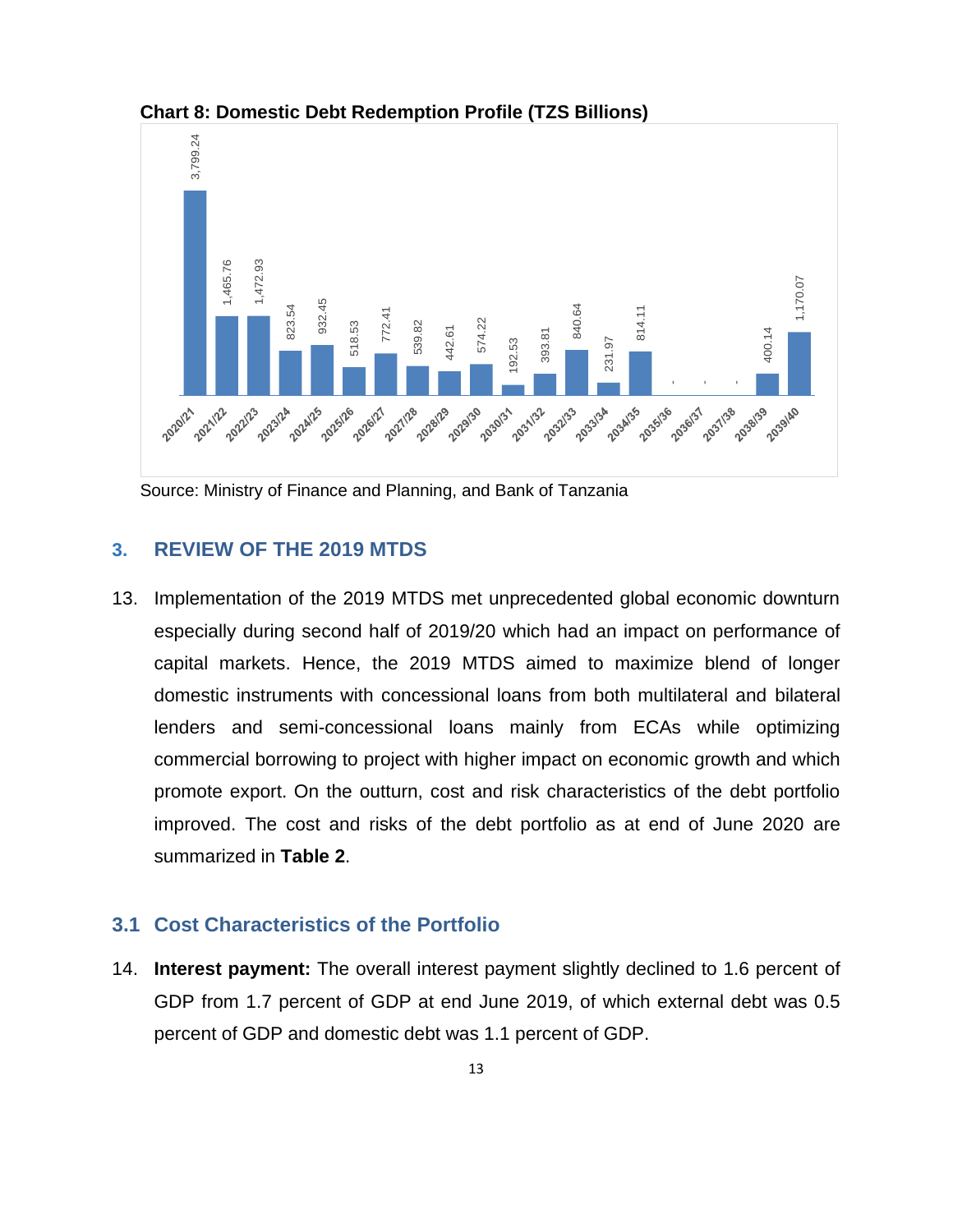15. **The Weighted Average Interest Rate**: The weighted average interest rate for debt portfolio decreased to 4.3 percent from 4.4 percent. While the weighted average interest rate for external debt decrease to 1.8 percent from 2.0 percent, the weighted average interest rate for domestic debt increased to 10.7 percent from 10.4 percent as recorded at end June 2019 conforming to the strategy of lengthening maturities of domestic instruments.

## <span id="page-13-0"></span>**3.2 Refinancing Risk Exposure**

- 16. **Average Time to Maturity (ATM):** The ATM for total debt increased to 11.7 years from 11.0 years recorded at end June 2019. External debt portfolio was 13.5 years compared to 13.6 years registered at end June 2019 while that of domestic reached 6.4 years from 4.7 years. The outturn was on account of a gradual shift from concessional creditors to semi and commercial creditors which have relatively shorter tenure and a shift of investor's preference to longer maturities for domestic instruments.
- 17. **Debt Maturing in one (1) year:** Exposure to refinancing risk remains despite the relative increase in ATM for domestic instruments due to existence of significant proportion of Treasury bills. Redemption profile spikes in the first year and smoothens thereafter **(Chart 9)**. It is worth noting that, debt maturing in a year declined to 10.0 percent of total debt from 15.6 percent recorded at end June 2019. Debt maturing in a year for domestic debt fell considerably from 35.7 percent to 24.6 percent at end June 2020 which is in line with the strategy of lengthening maturities of domestic instruments.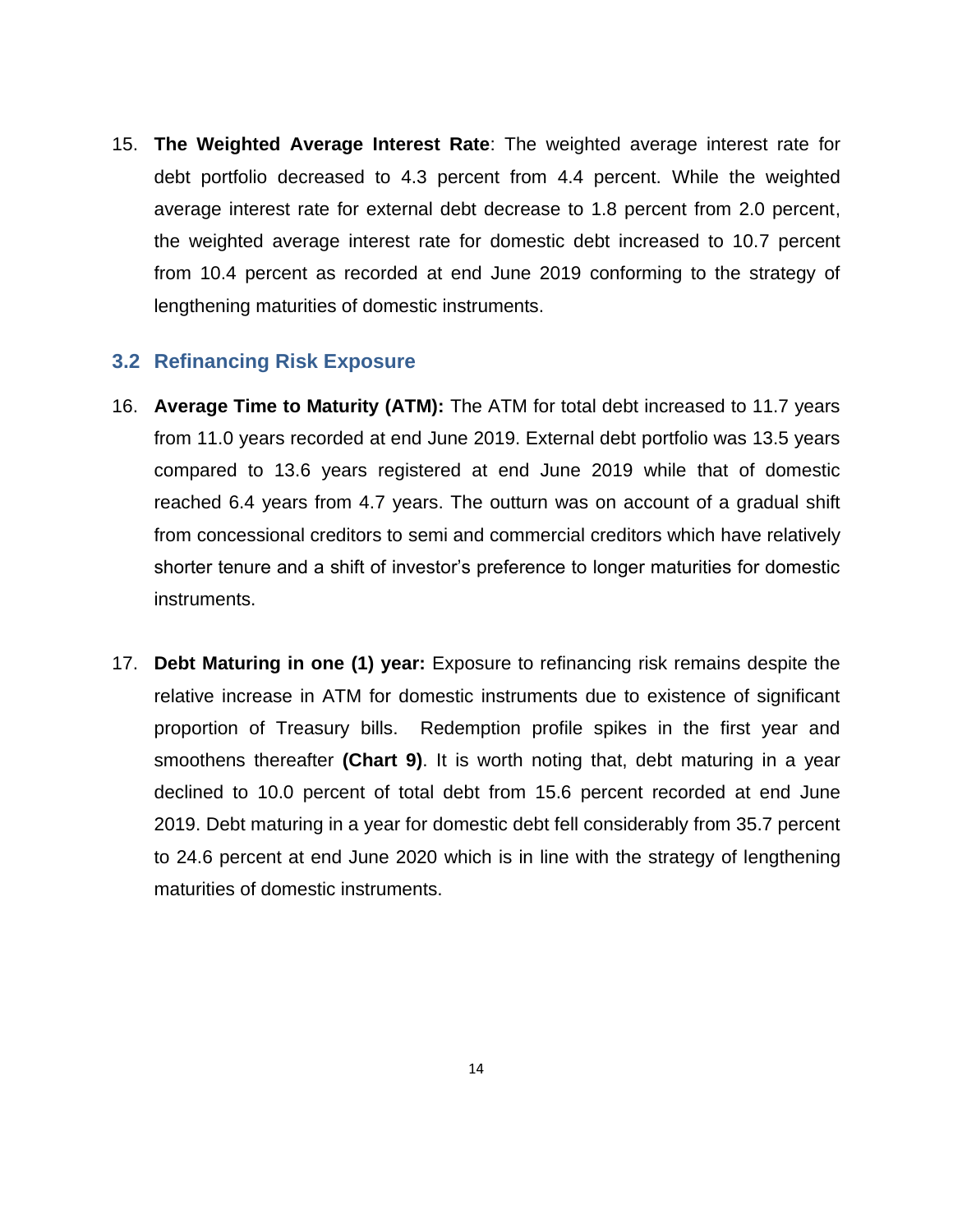

<span id="page-14-2"></span>**Chart 9**: **Redemption profile as at end June 2020 (TZS Millions)**

Source: Ministry of Finance and Planning, and Bank of Tanzania

#### <span id="page-14-0"></span>**3.3 Interest Rate Risk Exposure**

18. **Interest Rate Risk:** Debt portfolio continues to be dominated with fixed rate instrument which shields against interest rate risk exposure. The proportion of fixed debt to total debt was 87.6 percent. External debt re-fixed within one year declined to 18.1 percent at end June 2020 from 20.0 percent at end June 2019. Domestic debt re-fixing within one year decreased to 24.6 percent at end June 2020 compared to 35.7 percent at end June 2019. The proportion of Treasury bills to total debt in domestic debt was 18.8 percent at end June 2020.

## <span id="page-14-1"></span>**3.4 Foreign Currency Risk Exposure**

19. **Foreign Exchange Risk**: Structure of debt portfolio continued to be dominated by external debt that accounted for about 72.0 percent of total debt which makes it prone to exchange rate volatility. The main exposure of the external debt portfolio is to USD and EURO which account for 56.8 percent and 21.8 percent of the total external debt, respectively.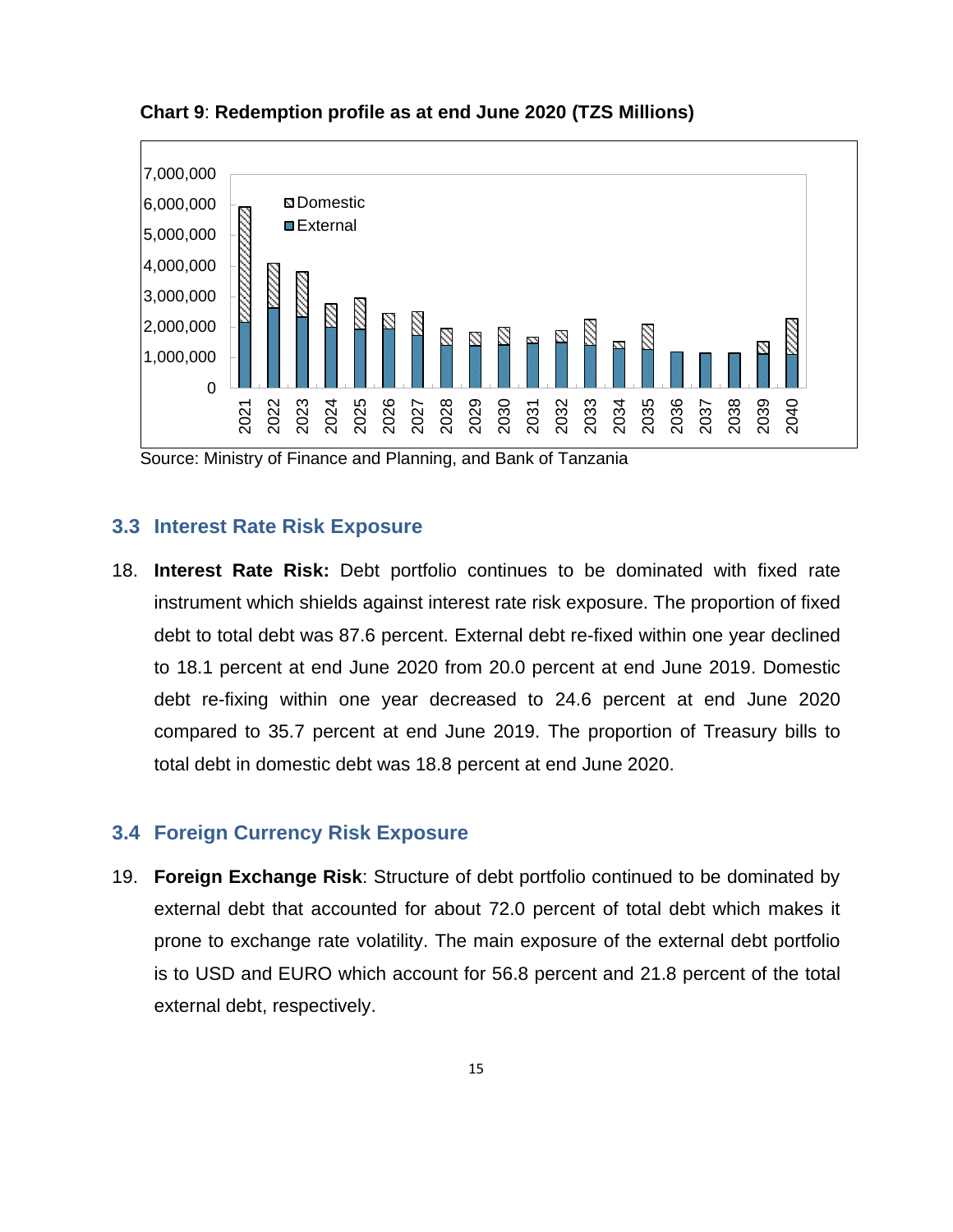| <b>Risk Indicators</b>         |                                                 |              | External debt   Domestic debt | Total debt                |
|--------------------------------|-------------------------------------------------|--------------|-------------------------------|---------------------------|
| Amount (in millions of TZS)    |                                                 | 39,985,843.2 |                               | 15,515,742.7 55,501,585.9 |
| Amount (in millions of USD)    |                                                 | 17,411.5     | 6,756.2                       | 24, 167.7                 |
| Nominal debt as percent of GDP |                                                 | 27.5         | 10.7                          | 38.3                      |
| PV as percent of GDP           |                                                 | 18.2         | 10.7                          | 28.9                      |
| Cost of debt                   | Interest payment as percent of GDP              | 0.5          | 1.1                           | 1.6                       |
|                                | Weighted Av. IR (percent)                       |              | 1.8<br>10.7                   | 4.3                       |
|                                | ATM (years)                                     | 13.5         | 6.4                           | 11.7                      |
| Refinancing risk               | Debt maturing in 1yr (percent of total)         | 4.9          | 24.6                          | 10.0                      |
|                                | Debt maturing in 1yr (percent of GDP)           | 1.5          | 2.6                           | 4.1                       |
|                                | ATR (years)                                     | 13.1         | 6.4                           | 11.3                      |
| Interest rate risk             | Debt refixing in 1yr (percent of total)         | 18.1         | 24.6                          | 19.8                      |
|                                | Fixed rate debt incl T-bills (percent of total) | 83.2         | 100.0                         | 87.6                      |
|                                | T-bills (percent of total)                      | 0.0          | 18.8l                         | 4.9                       |
| FX risk                        | FX debt (percent of total debt)                 |              |                               | 72.0                      |
|                                | ST FX debt (percent of reserves)                |              |                               | 17.8                      |

#### <span id="page-15-0"></span>**Table 2: Cost and Risk indicators for existing debt as at end June 2020**

Source: Ministry of Finance and Planning

20. The cost and risk indicators have generally improved during the year and relative to strategic benchmarks except for foreign currency exposure (percent of foreign currency denominated total). This reflect that MTDS is aligned with the objective of the Government to finance the infrastructure projects with the low cost and prudent degree of risks. Also, the cost and risk indicators did not breach the benchmarks as indicated in **Table 3.**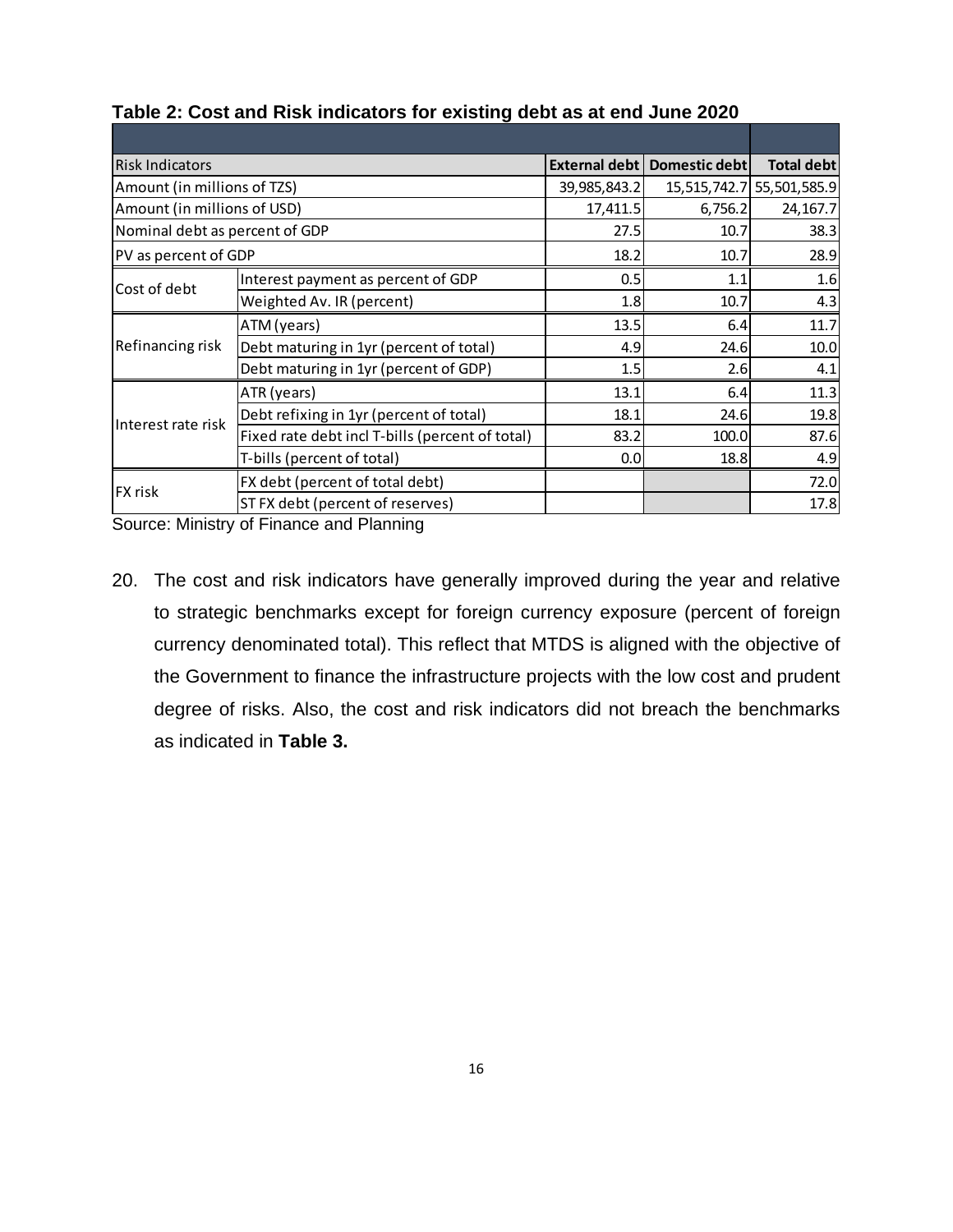| <b>SN</b>      | <b>Indicator</b>                                                      | <b>June 2019</b> | <b>June 2020</b> | <b>Benchmark</b> |
|----------------|-----------------------------------------------------------------------|------------------|------------------|------------------|
|                | Implied Interest rate (percent)                                       | 4.4              | 4.3              | 27.0             |
| 2              | Debt maturing in 12 months<br>(percent of total)                      | 15.6             | 10.0             | $<$ 15           |
| 3              | Debt maturing in 12 months<br>(percent of GDP)                        | 4.4              | 4.1              | < 7.5            |
| $\overline{4}$ | ATM of total debt (years)                                             | 11               | 11.7             | $>10$            |
| 5              | Fixed rate debt (percent of<br>total)                                 | 88               | 87.6             | $>75$            |
| 6              | T-bills (percent of total)                                            |                  | 4.9              | $<$ 10           |
| $\overline{7}$ | Foreign Currency debt<br>(percent of total)                           | 71.4             | 72.0             | < 75             |
| 8              | Short-term foreign currency<br>debt (percent of official<br>reserves) | 27               | 17.8             | < 75             |

<span id="page-16-0"></span>**Table 3: Evolution of Risk Indicators against Strategic Benchmarks**

Source: Ministry of Finance and Planning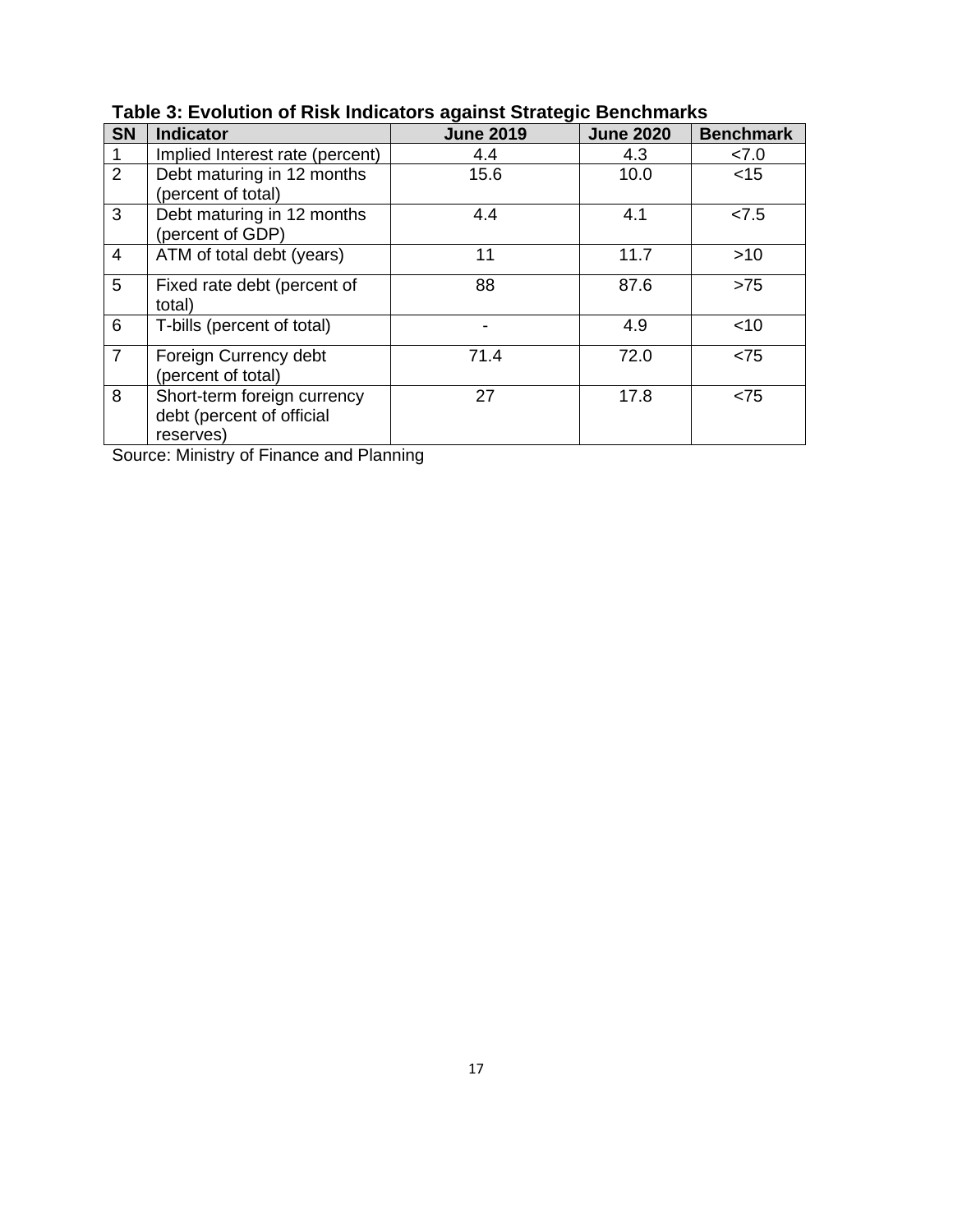#### <span id="page-17-0"></span>**4. AN OVERVIEW OF ECONOMIC PERFORMANCE**

#### <span id="page-17-1"></span>**4.1. Recent Economic Development**

- 21. During the first quarter (January March) of 2020, Gross Domestic Product (GDP) at 2015 constant prices in absolute terms was TZS 31.6 trillion compared to TZS 29.9 trillion recorded in the corresponding quarter of 2019, equivalent to a growth of 5.7 percent compared to 6.3 percent of the first quarter of 2019. Economic activities that recorded highest growth during the period under review were mining and quarrying (15.3 percent); human health and social work (10.2 percent); and professional, scientific and technical (8.9 percent).
- 22. During the first five months of 2020/21, headline inflation averaged 3.2 percent compared to 3.6 percent recorded in similar period in 2019/20. Food and nonalcoholic beverages inflation eased to an average of 3.4 percent from 4.4 percent during the same period while energy inflation remained the same at 5.8 percent. The decrease in inflation was largely due to adequate supply of food in domestic and neighboring countries, stable exchange rate, and subdued oil prices in the world market as well as implementation of prudent monetary and fiscal policies. The inflation remained within the medium-term target of 5.0 percent, East Africa Community (EAC) convergence criteria of not more than 8.0 percent and Southern Africa Development Community (SADC) benchmarks of between 3.0 percent and 7.0 percent.
- 23. The Government, through Bank of Tanzania, maintained accommodative monetary policy in 2019/20 in the endeavor to steer private sector credit growth. The monetary policy stance was amplified in the second half of 2019/20 to cushion the economy from the impact of COVID-19 pandemic. Responding to the accommodative monetary policy, credit to the private sector grew at an average of 8.1 percent in 2019/20, compared with 6.8 percent in 2018/19. Consequently,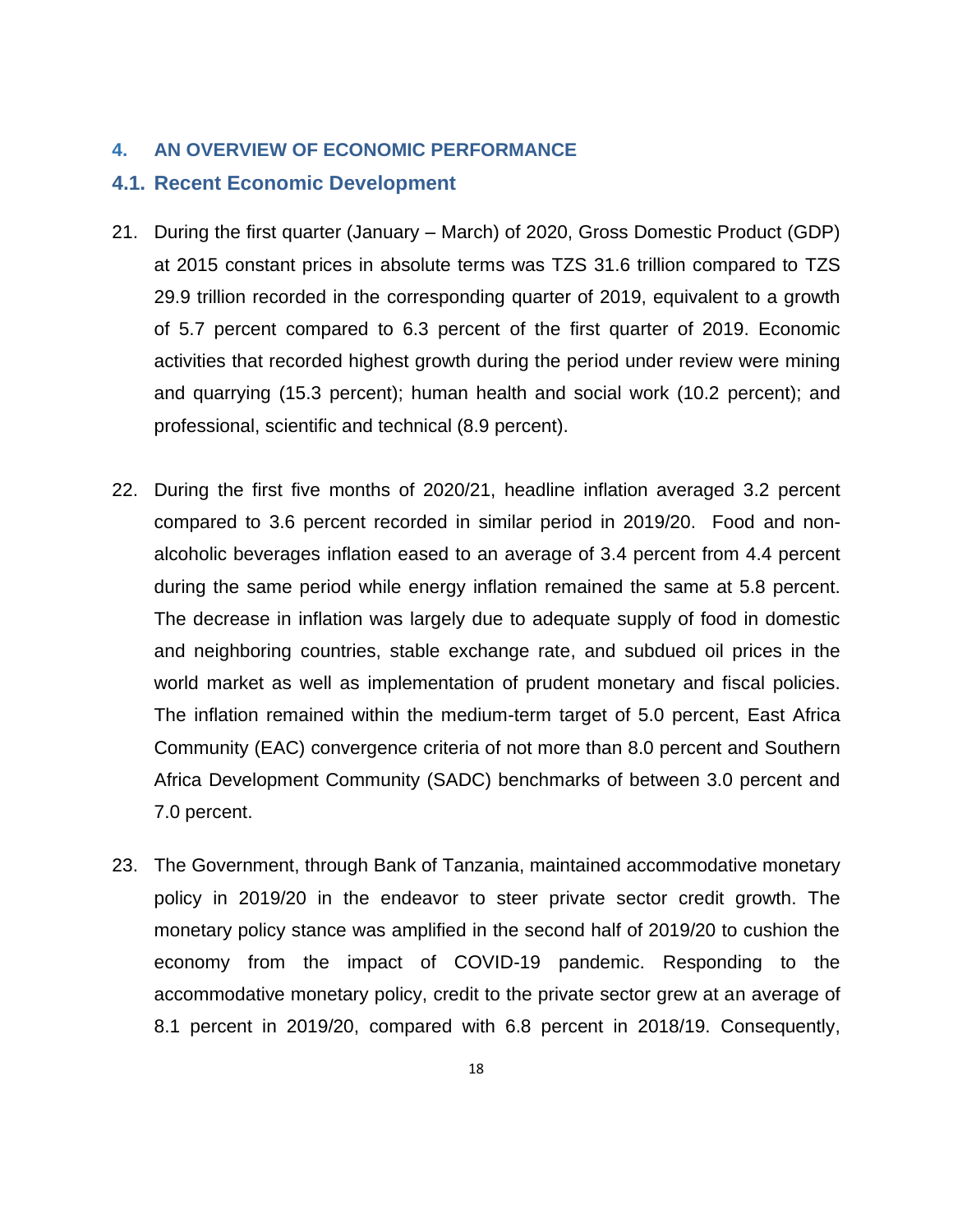extended broad money supply (M3) expanded at an average rate of 10.0 percent compared with 5.2 percent in the preceding year. The banking sector remained stable, profitable and adequately capitalized with levels of capital and liquidity above regulatory requirements.

- 24. The value of Tanzanian shilling against the US dollar remained broadly stable throughout 2019/20, reinforced by moderate current account deficit, low and stable domestic inflation, sustained prudent monetary and fiscal policies, and active participation of the Bank of Tanzania in the interbank foreign exchange market. In the wholesale market, the average nominal exchange rate fluctuated within a narrow range, recording an annual depreciation of 0.19 percent to 2,305.1 shillings per US dollar at end June 2020, compared to 2,300.6 shillings per US dollar at end June 2019. During the first four months of 2020/21, the shilling averaged at 2,309.0 per US dollar compared to 2,300.6 per US dollar traded in the similar period in 2019/20.
- 25. Fiscal policy remained streamlined in 2019/20, with expenditure aligned with the available resources and priorities. The overall fiscal deficit was 1.4 percent of GDP which was within the EAC and SADC convergence threshold level of not more than 3.0 percent.
- 26. The balance of payments improved to a surplus of USD 744.2 million in the year ending June 2020, compared to a deficit of USD 990.7 million in 2018/19, owing to narrowing of current account balance. Current account deficit narrowed to USD 774.9 million, equivalent to 1.2 percent of GDP compared to USD 2,029.7 million (3.5 percent of GDP) in the preceding year, on account of increase in the value of goods export and a decline in import bill.
- 27. Gross official reserves were USD 5,184.7 million at the end of June 2020 sufficient to cover about six (6) months of projected imports of goods and services. The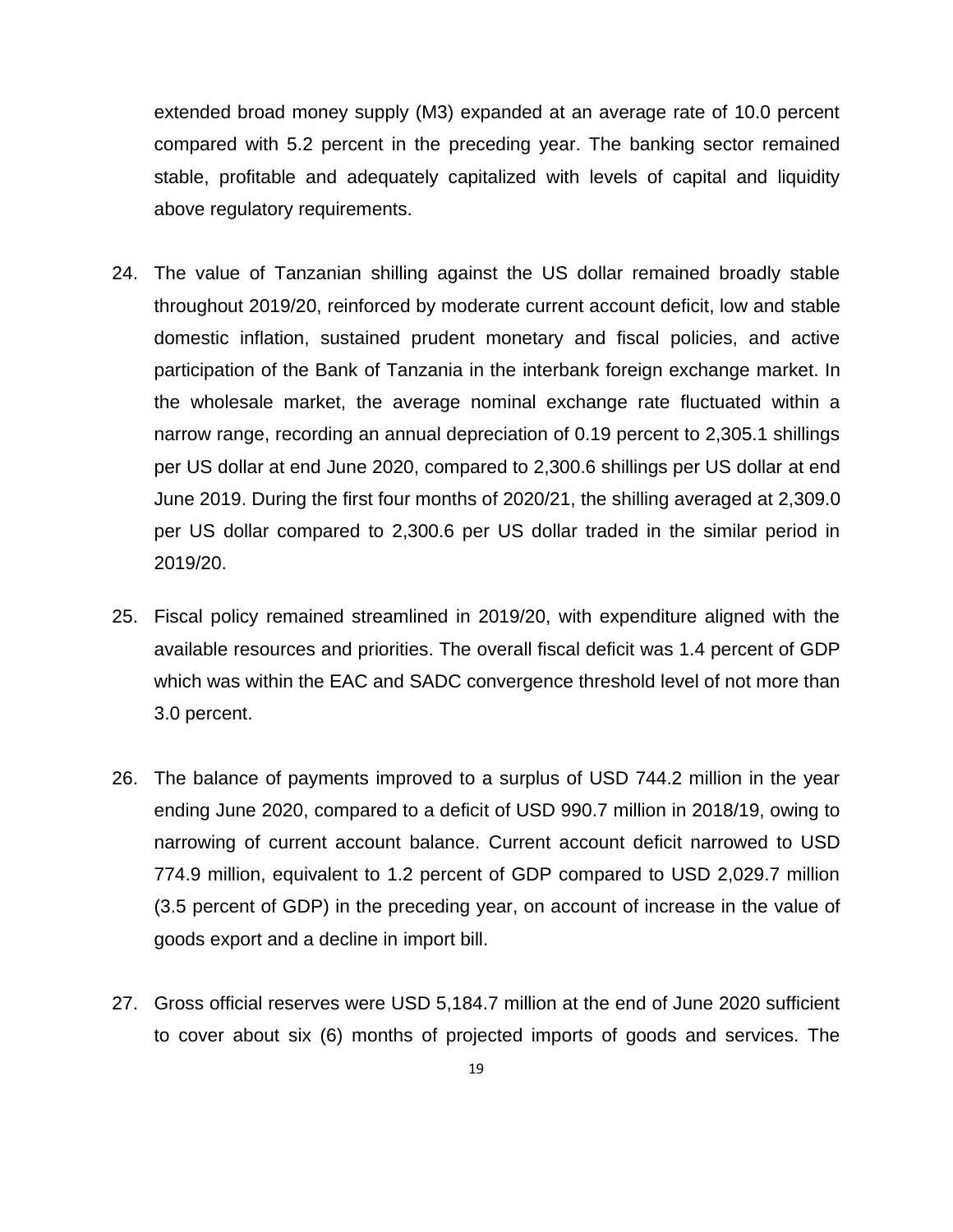import cover was above the country's benchmark of at least four (4) months and EAC convergence benchmark of not less than 4.5 months.

### <span id="page-19-0"></span>**4.2. Baseline Macroeconomic Projections and Assumptions**

- 28. The 2020 MTDS is based on medium-term macroeconomic framework as provided in the Guidelines for Preparation of Plans and Budget 2021/22. The Government will, therefore, continue to pursue prudent fiscal and monetary policies that support strong economic growth, ensure price stability and maintains public debt at sustainable levels.
- 29. The real GDP growth in 2020 is projected to slow down to 5.5 percent from initial projection of 6.9 percent. The slowdown in growth was on account of excessive rainfall in early 2020 and the outbreak of COVID-19. However, successful implementation of Five-Year Development Plan III (2021/22 – 2025/26) is expected to promote a competitive industrial based export-led economy that will spur higher growth, averaging 6.3 percent in the medium-term. In addition, the implementation of the on-going projects under the FYDP II will continue to have positive spillover effects in the economy over the medium-term.
- 30. The rate of inflation is projected to remain within the medium-term target of 5.0 percent, EAC and SADC convergence criteria of not more than 8.0 percent, and between 3.0 and 7.0 percent, respectively. The medium-term projected low and stable inflation is likely is based on the assumption of adequate food supply, stability of power supply, prudent monetary and fiscal policies and expected subdued oil prices in the world market.
- 31. Domestic revenue is projected at an average of 15.6 percent of GDP in the medium term from the average performance of 14.3 percent between 2015/16 and 2019/20. The projected increase in revenue will be supported by continuing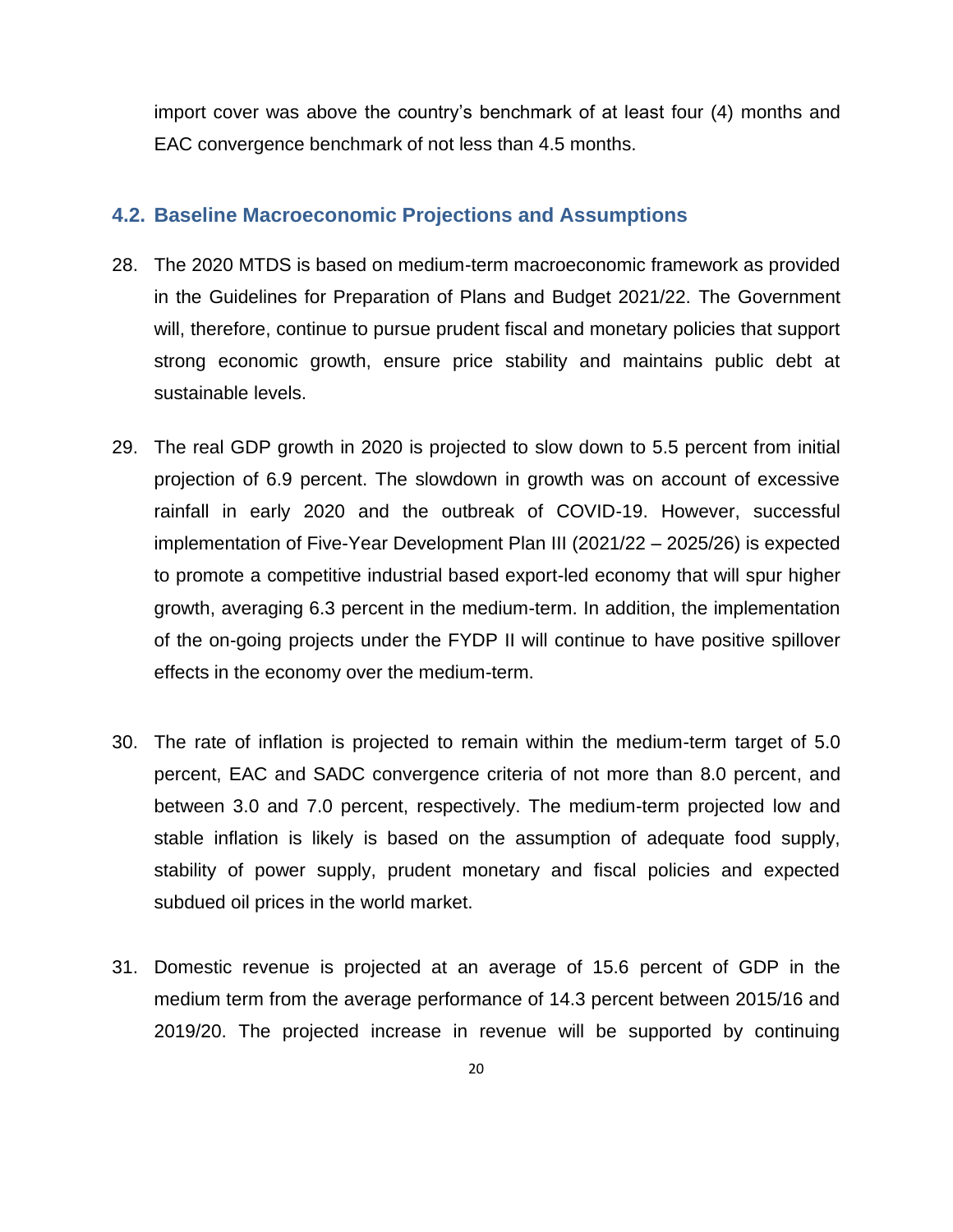improvement of business environment; emphasizing on the proper use of ICT system; improvement in tax administration; and new revenue policy measures. In addition, expenditure is projected to widen to an average of 22.1 percent of GDP in the medium term from 21.1 percent recorded between 2015/16 and 2019/20. Grants and concessional loans are expected to decline in the medium term consistent with graduation into lower middle-income status and the after effects of the COVID-19/21.

32. Gross official foreign reserves are projected to cover not less than four months of imports of goods and services with a view to shield the value of the shilling against strong currencies, attract foreign direct investments.

## <span id="page-20-0"></span>**4.3. Downside risks to medium term outlook**

- 33. Medium term outlook depends on outturn of key variables including public and private investment, current account balance, fiscal deficit, interest rate, exchange rate, commodity prices and weather condition. Negative shock to any of the variables will have detrimental effects on sustainability of fiscal and monetary policies. For instance, a negative shock on nominal exchange rate can have adverse effects on debt repayment of both principal and interest, external trade and inflation rate. The monetary and fiscal policies will, therefore, focus on stabilizing such variables.
- 34. Despite the increased contribution of agriculture to GDP growth, the significant portion of the sector is still informal which has low contribution to revenue collection. The ongoing efforts to transform the sector towards higher productivity and commercialization through implementation of Agriculture Sector Development Program (ASDP) II and Southern Agricultural Growth Corridor of Tanzania (SAGCOT) are expected to boost contribution of the agriculture. The program will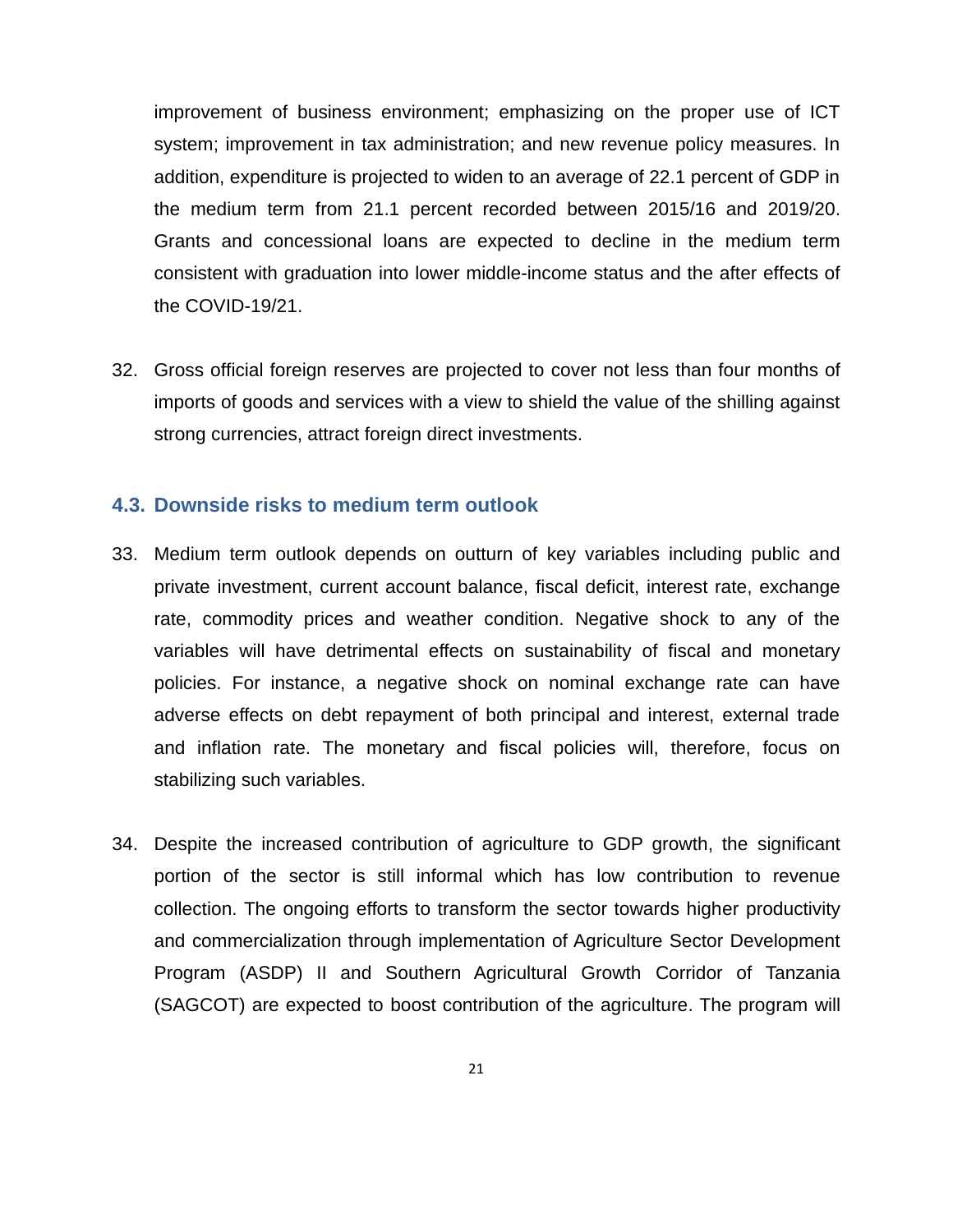be sustained to maximize the contribution of agriculture sector to the growth of economy.

35. Financing pattern is expected to change in towards less concessional loans as the Government continues to implement strategic projects amid drying up grants and concessional sources, partly due to the after effects of COVID-19 and graduation of the country of middle-income status. The Government is mindful of the risks relating to higher costs of debt servicing; hence all commercial loans will be limited to projects that have high multiplier effect on economy growth and those that promote exports.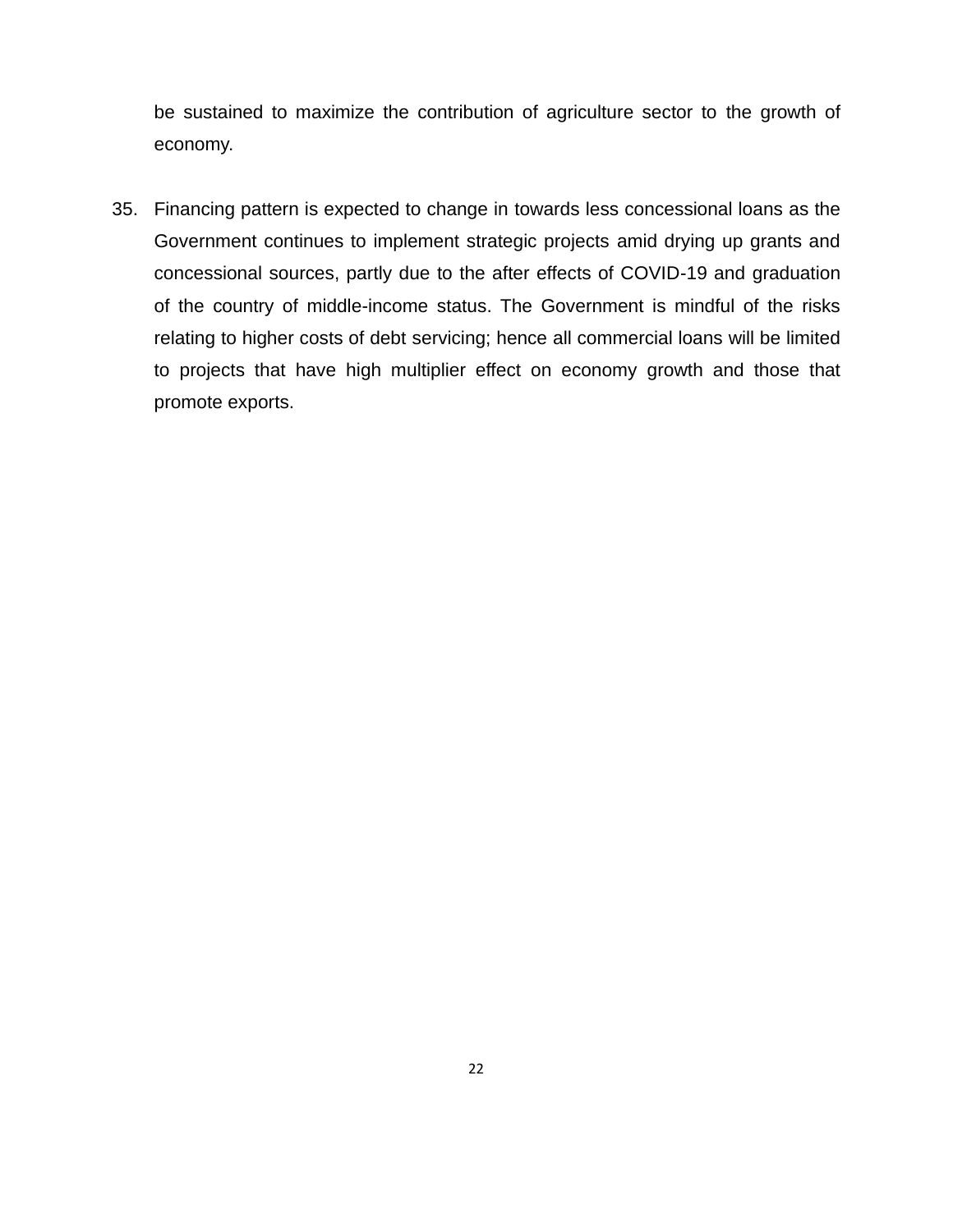## <span id="page-22-0"></span>**5. DEBT MANAGEMENT STRATEGIES**

#### <span id="page-22-1"></span>**5.1. Potential Financing Sources**

- 36. In the course of implementing the 2020 MTDS, the Government will continue sourcing funds from multilateral, bilateral and commercial creditors. The anticipated key external creditors will include the World Bank and African Development Bank, through concessional windows of International Development Association (IDA) and African Development Fund (ADF), respectively. Financing from other multilateral and bilateral creditors is expected though at minimal level. In addition, due to the changing financing landscape and the financing needs, the Government is expected to access loans from Export Credit Agencies (ECAs) and commercial creditors to finance development projects.
- 37. In facilitating the development of domestic markets, the Government will continue to use all maturities of Government securities ranching from Treasury bills and the longest Treasury bonds. Moreover, a 25-year Treasury bond will be introduced in 2020/21 with a view to developing the domestic debt market and elongating the maturity profile of government debt to reduce exposure to refinancing risk.

## <span id="page-22-2"></span>**5.2. Alternative Financing Strategies**

38. In the process of analyzing and selecting an optimal medium-term financing strategy, four alternative borrowing strategies were considered. These strategies vary by the mix of borrowing between gross domestic and external sources, as well as composition of financing terms within domestic and external sources. Key financing terms such as maturity and grace periods, interest rates and currency are the elements considered in the mix of financing options. The alternative strategies were premised on the assumption that concessional sources will gradually continue to decline while the Government continue with the implementation of major infrastructure projects.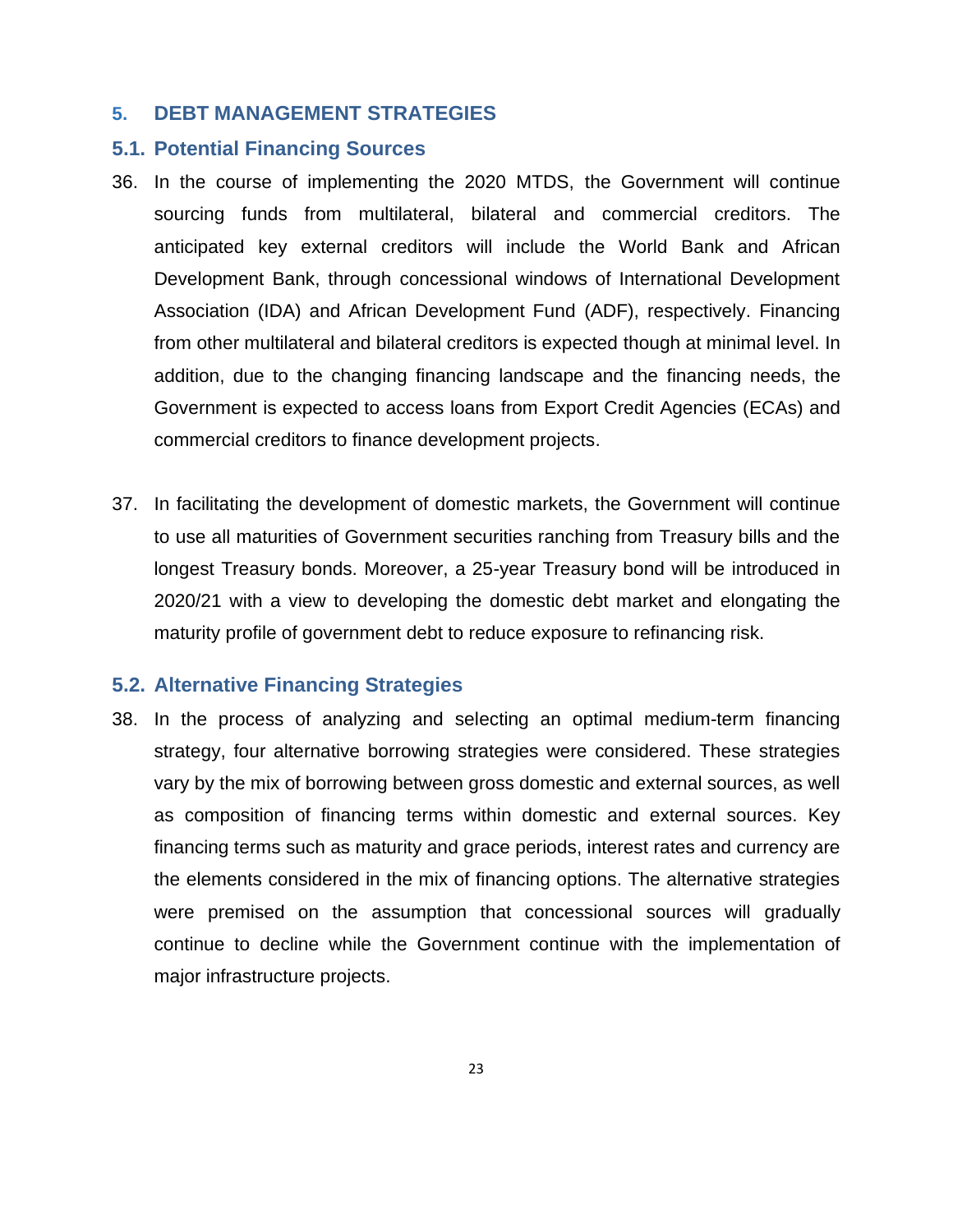#### <span id="page-23-0"></span>**5.2.1.Strategy 1: Status quo (S1)**

39. The strategy assumes a ratio of 50.3 percent in external borrowing to total gross borrowing for the entire implementation period. Within the external gross borrowing, large share will come from commercial sources at 34.4 percent while semi-concessional and concessional sources will contribute 34.0 percent and 31.6 percent, respectively. For the domestic borrowing, Treasury bonds will contribute 70.2 percent and the 29.8 percent is allocated to Treasury bills. The rationale behind the strategy is the assumption that the current debt market (domestic and external) conditions will persist in the medium term.

#### <span id="page-23-1"></span>**5.2.2.Strategy 2: Domestic Debt Market Development (S2)**

40. The strategy assumes a gradual increase in gross domestic borrowing from 49.7 percent in 2020/21 to 53.0 percent in 2022/23 by reducing proportionately the portion of gross external borrowing. The proportion of short-term domestic debt securities (Treasury bills) is expected to decrease from 29.8 percent of the domestic borrowing in 2020/21 to 28.0 percent in 2022/23 whereas Treasury bonds will increase from 70.2 percent in 2020/21 to 72 percent in 2022/23. The strategy aims at developing the domestic debt market as well as mitigating refinancing and exchange rate risk exposures. The strategy is, however, expected to raise the cost of debt consistent with the interest rates of local currency debt relative to foreign currency debt.

#### <span id="page-23-2"></span>**5.2.3. Strategy 3: Preference to Export Credit Agencies (S3)**

41. The strategy assumes the increase in the proportion of gross external borrowing from 50.3 percent in 2020/21 to 55.0 percent in 2022/23. The strategy intends to reduce cost and refinancing risk by increasing the share of semi-concessional loans from 34.0 percent in 2020/21 to 37.6 percent by 2022/23, while concessional borrowing will exhibit a gradual decrease from 31.6 percent in 2020/21 to 28.0 percent in 2022/23. The basis behind the strategy is due to declining trend of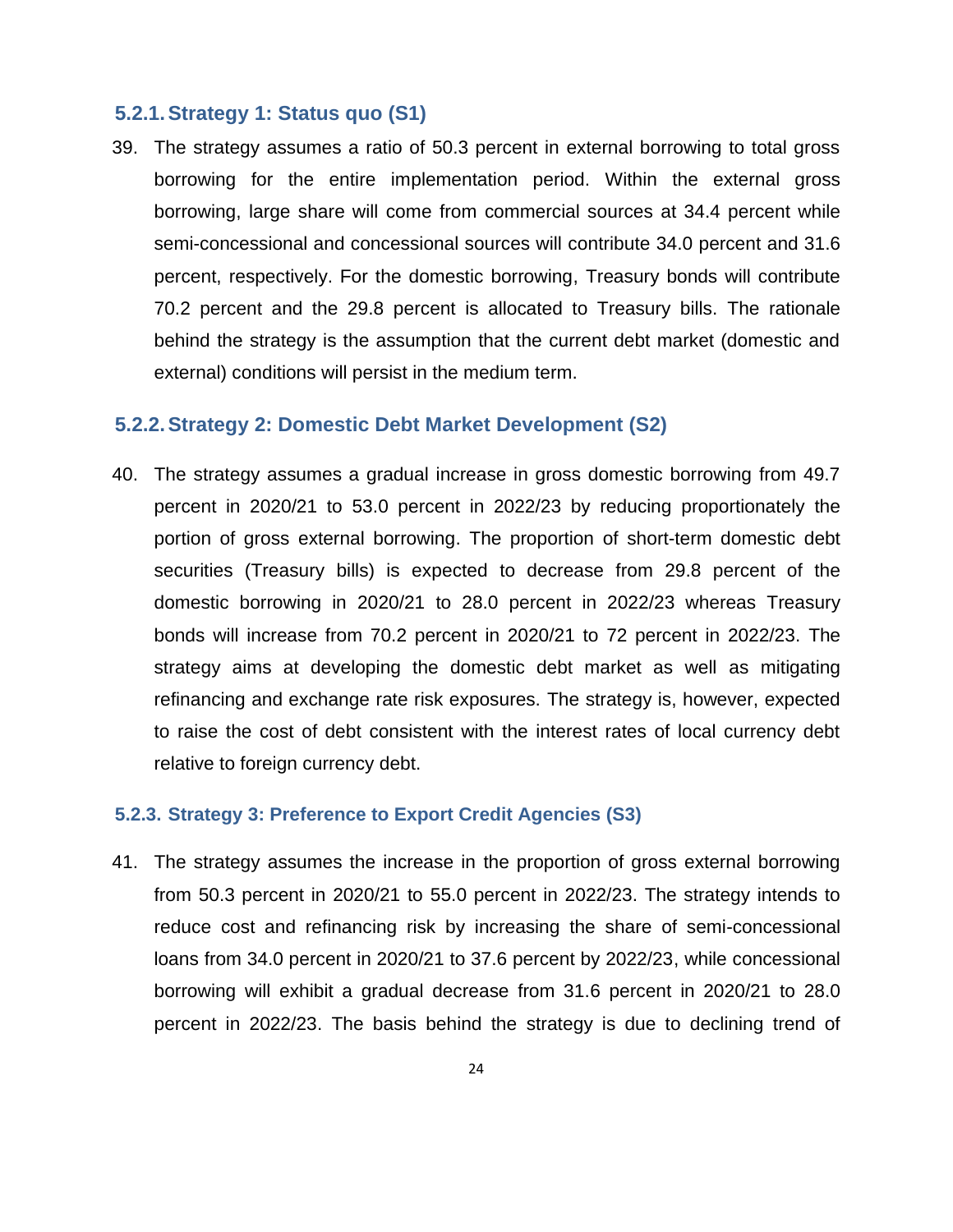concessional loans and the assumption that the ECAs will provide adequate resources needed to implement strategic projects including standard railway line, power generation and transmission as well as roads and bridges.

## <span id="page-24-0"></span>**5.2.4.Strategy 4: More Commercial (S4)**

42. Strategy assumes the decline of gross external borrowing from 50.3 percent in 2020/21 to 50 percent in a subsequent year and decline of financing from concessional and semi-concessional sources, partly as a result of the graduation into lower- middle-income status and after effects of COVID-19/21 in both domestic and external capital markets. Subsequently, a significant increase in the share of fixed rate commercial borrowing from 34.4 percent of total external financing in 2020/21 to 41.5 percent by 2022/23 is assumed.

## <span id="page-24-1"></span>**5.3. Cost - Risk Analysis of the Alternative Strategies**

43. Analysis of cost and risks trade-offs of the alternative strategies was conducted using WB and IMF MTDS - Analytical Tool. The resultant cost and risk indicators and summary of interpretation of indicators are presented in **Table 4** and **Table 5,** respectively. The indicators are presented graphically in **Appendix 1**.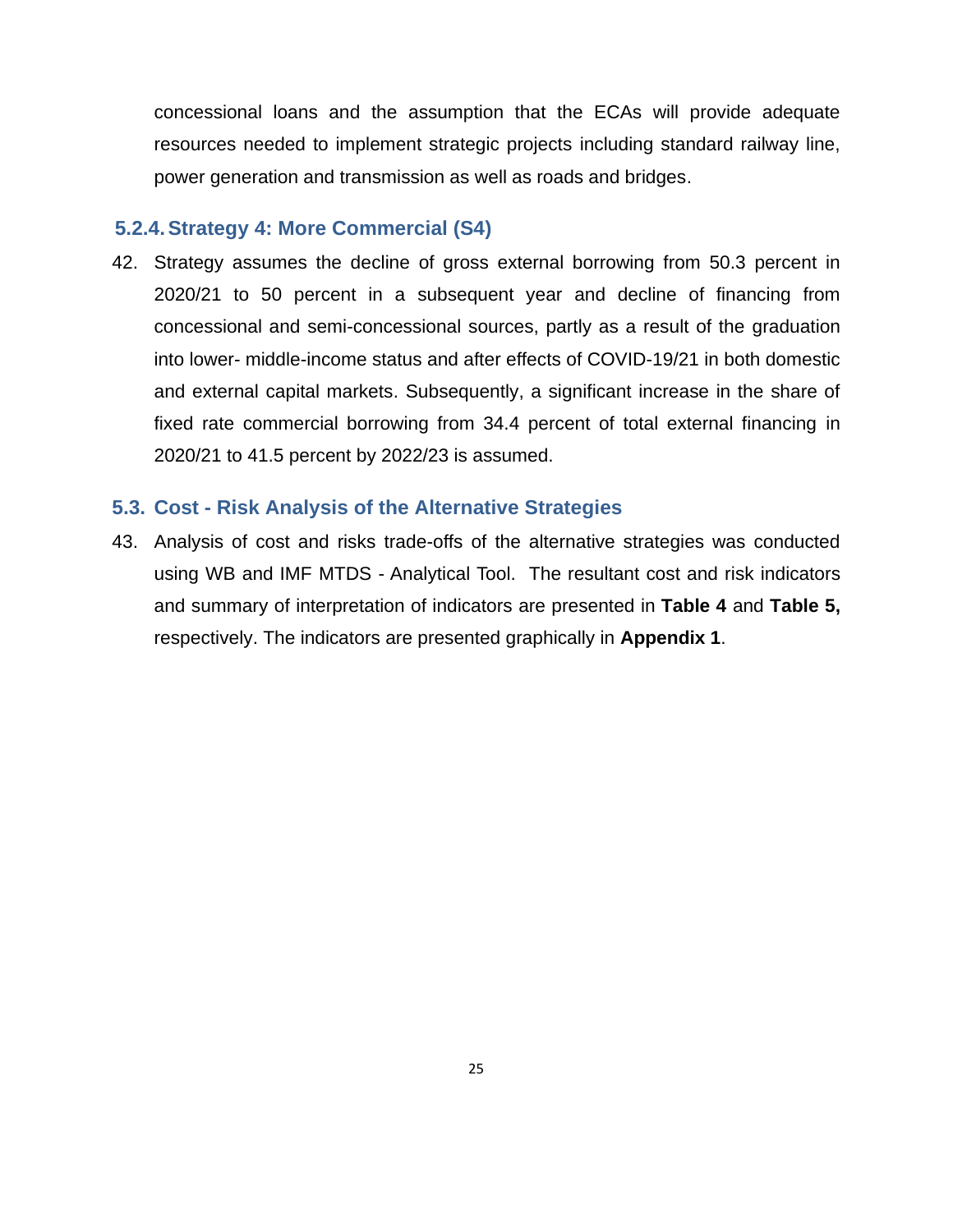|                                 |                                                                      |         | 2020<br>As at end 2023 |                |                |           |
|---------------------------------|----------------------------------------------------------------------|---------|------------------------|----------------|----------------|-----------|
| <b>Risk Indicators</b>          |                                                                      | Current | S <sub>1</sub>         | S <sub>2</sub> | S <sub>3</sub> | <b>S4</b> |
| Nominal debt as percent of GDP  |                                                                      |         | 37.304                 | 37.310         | 37.302         | 37.311    |
|                                 | Present value debt as percent of GDP                                 | 28.946  | 29.028                 | 29.092         | 29.026         | 29.186    |
|                                 | Interest payment as percent of GDP                                   | 1.640   | 1.669                  | 1.677          | 1.665          | 1.676     |
| Implied interest rate (percent) |                                                                      | 4.288   | 4.966                  | 5.031          | 4.926          | 5.019     |
|                                 | Debt maturing in 1yr (percent of total)                              | 10.038  | 6.998                  | 7.010          | 6.809          | 7.012     |
|                                 | Debt maturing in 1yr (% of GDP)                                      | 4.140   | 2.610                  | 2.616          | 2.540          | 2.616     |
|                                 | Refinancing risk ATM External Portfolio (years)                      | 13.531  | 12.940                 | 12.932         | 12.889         | 12.760    |
|                                 | ATM Domestic Portfolio (years)<br><b>ATM Total Portfolio (years)</b> |         | 8.931                  | 9.054          | 8.917          | 8.933     |
|                                 |                                                                      |         | 11.847                 | 11.849         | 11.837         | 11.714    |
|                                 | ATR (years)                                                          | 11.340  | 10.957                 | 10.988         | 10.895         | 10.821    |
|                                 | Debt refixing in 1yr (percent of total)                              | 19.782  | 19.547                 | 19.227         | 19.884         | 19.601    |
| Interest rate risk              | Fixed rate debt incl T-bills (percent of total)                      | 87.603  | 86.035                 | 86.367         | 85.509         | 85.996    |
|                                 | T-bills (percent of total)                                           |         | 1.902                  | 1.916          | 1.713          | 1.918     |
|                                 | FX debt as % of total                                                | 71.950  | 71.233                 | 70.535         | 72.015         | 71.158    |
| <b>FX</b> risk                  | ST FX debt as % of reserves                                          | 17.764  | 18.378                 | 18.378         | 18.378         | 18.378    |

<span id="page-25-0"></span>**Table 4: Cost and Risk of Alternative Financing Strategies**

Source: Ministry of Finance and Planning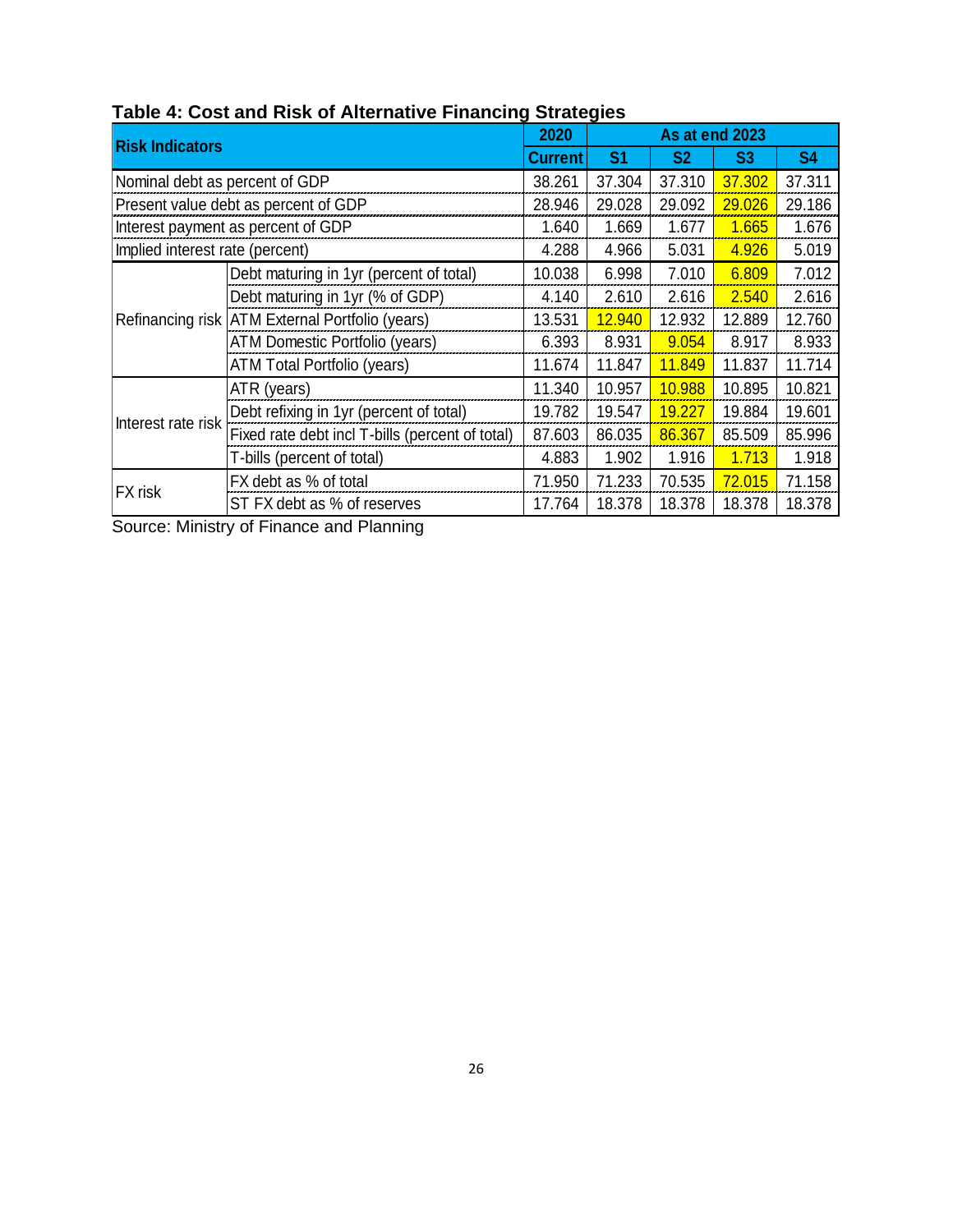| <b>Strategy</b> | <b>Rationale</b>             |      | Strength at end of 2023                               |
|-----------------|------------------------------|------|-------------------------------------------------------|
| S1-Status       | Continuations<br>of<br>the   | i.   | Highest ATM of external portfolio (12.94 years).      |
| Quo             | debt<br>existing<br>market   |      |                                                       |
|                 | (domestic and external)      |      |                                                       |
|                 | conditions in the medium     |      |                                                       |
|                 | term.                        |      |                                                       |
| S2-Domestic     | of<br>Development<br>the     | i.   | Highest ATM of total and domestic portfolio of        |
| Debt Market     | domestic debt market and     |      | 11.894 years and 9.0 years, respectively;             |
| Development     | mitigation of refinancing    | ii.  | Highest ATR of total debt (10.99 years);              |
|                 | and exchange rate risk       | iii. | Lowest proportion of Debt refixing in 1 year to total |
|                 | exposures.                   |      | debt at 19.2 percent;                                 |
|                 |                              | iv.  | Highest fixed rate debt including Treasury bills      |
|                 |                              |      | $(86.4$ percent); and                                 |
|                 |                              | v.   | Lowest proportion of foreign exchange debt (70.5      |
|                 |                              |      | percent).                                             |
| $S3-$           | Declining<br>concessional    | i.   | Lowest nominal debt to GDP (37.302 percent);          |
| preference      | financing resources and      | ii.  | Lowest interest to GDP and implied interest rate of   |
| Export<br>to    | that<br>Credit<br>Export     |      | 1.665 percent and 4.93 percent, respectively;         |
| Credit          | will<br>Agencies<br>provide  | iii. | Lowest proportion of debt maturing in 1 year to       |
|                 | adequate<br>resources<br>to  |      | total debt and GDP at 6.8 percent and 2.5 percent,    |
| Agencies        | finance<br>development       |      | respectively; and                                     |
|                 | projects.                    | iv.  | Lowest proportion of T-bills (1.7 percent of total    |
|                 |                              |      | debt).                                                |
|                 |                              |      |                                                       |
| S4-More         | Significant<br>decline<br>in | i.   | Found to have no strength in all cost and risk        |
| Commercial      | concessional and semi-       |      | indicators.                                           |
|                 | concessional<br>loans<br>as  |      |                                                       |
|                 | well as drying domestic      |      |                                                       |
|                 | debt market.                 |      |                                                       |

## <span id="page-26-0"></span>**Table 5: Interpretation of the Alternative Strategies Indicators**

Source: Ministry of Finance and Planning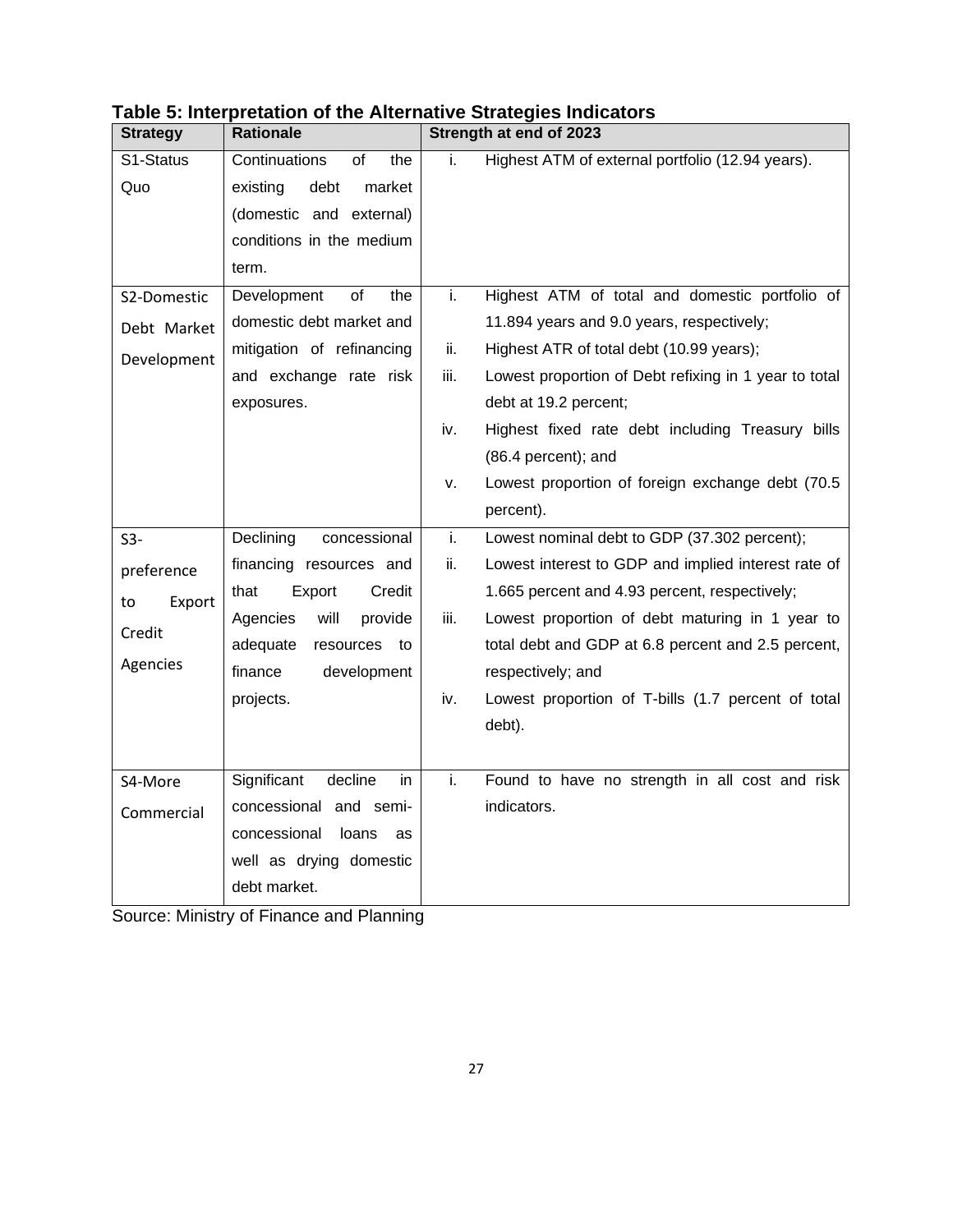## <span id="page-27-0"></span>**5.4. The Favorable Strategy for Implementation**

44. Based on quantitative results of cost and risk trades-offs analysis of the alternative strategies, Strategies 2 and 3 dominates in terms of cost and risk trade-offs. Strategy 2 supports development of domestic debt markets which minimizes refinancing risk and foreign exchange risk exposures whereas, Strategy 3 reduces cost of borrowing. Hence, a combination of Strategy 2 and Strategy 3 is desirable and feasible for implementation.

## <span id="page-27-1"></span>**5.5. Strategy Implementation Guidelines**

- 45. In the course of implementing the strategy in 5.4, the Government plans to implement the following:
	- i. Government securities with longer maturities will be assigned more weight so as to minimize refinancing risk in accordance with Strategy 2. This will be complemented by the introduction of 25-year Treasury bond. Furthermore, various measures including improving market infrastructure will be given impetus; and
	- ii. Maximization of financing from semi-concessional sources, particularly from ECAs while restricting commercial borrowing to projects with high impact on economic growth including those that promote exports.